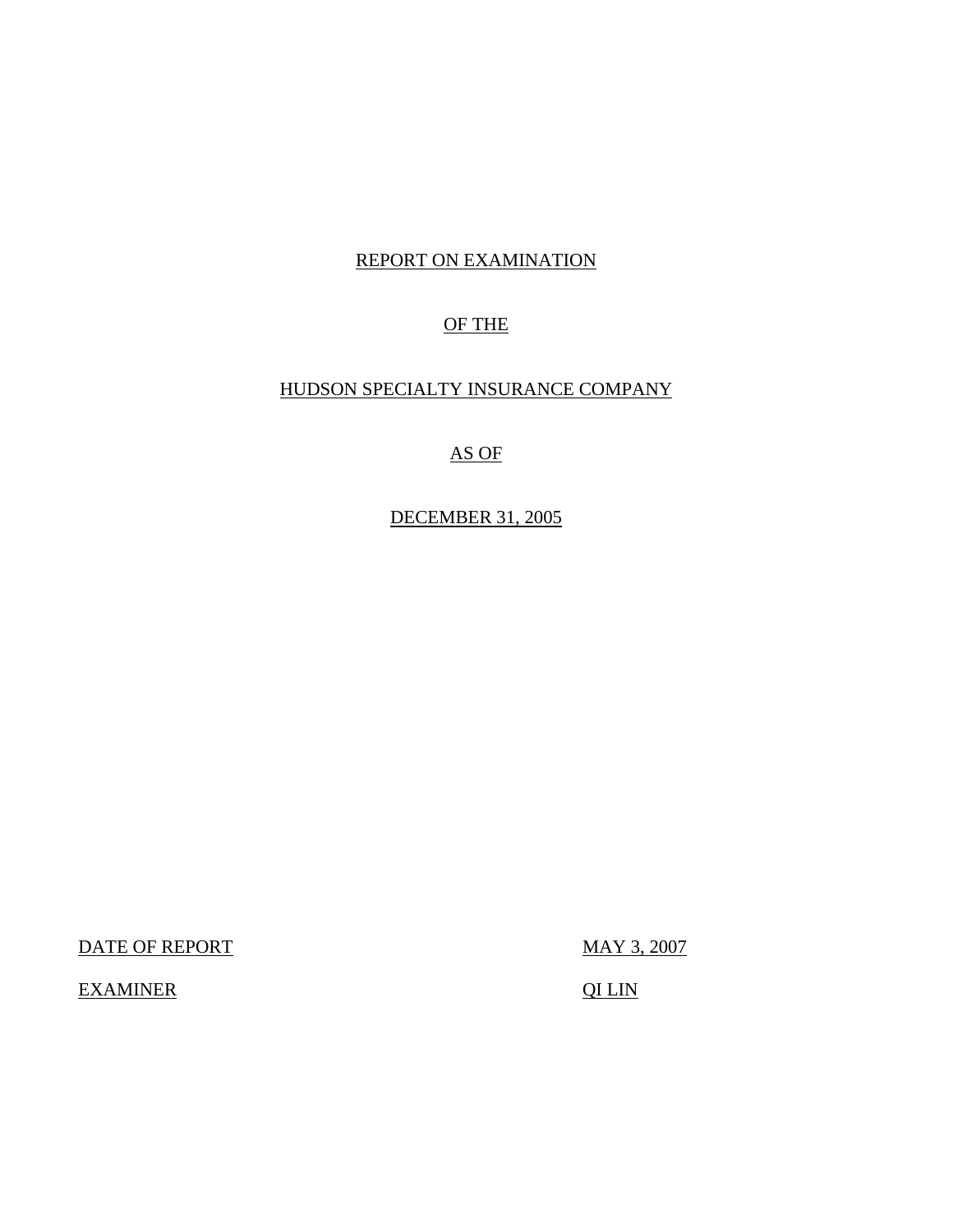## TABLE OF CONTENTS

## **ITEM NO.**

## PAGE NO.

| 1  | Scope of examination                                                                                                                                                                          | $\overline{2}$                     |
|----|-----------------------------------------------------------------------------------------------------------------------------------------------------------------------------------------------|------------------------------------|
| 2. | Description of company                                                                                                                                                                        | 3                                  |
|    | A. Management<br>B. Territory and plan of operation<br>C. Reinsurance<br>D. Holding company system<br>E. Abandoned Property Law<br>F. Significant operating ratios<br>G. Accounts and records | 4<br>5<br>6<br>8<br>10<br>10<br>12 |
| 3. | <b>Financial statements</b>                                                                                                                                                                   | 14                                 |
|    | A. Balance sheet<br>B. Underwriting and investment exhibit                                                                                                                                    | 14<br>16                           |
| 4. | Losses and loss adjustment expenses                                                                                                                                                           | 18                                 |
| 5. | Market conduct activities                                                                                                                                                                     | 18                                 |
| 6. | Compliance with prior report on examination                                                                                                                                                   | 18                                 |
| 7. | Summary of comments and recommendations                                                                                                                                                       | 18                                 |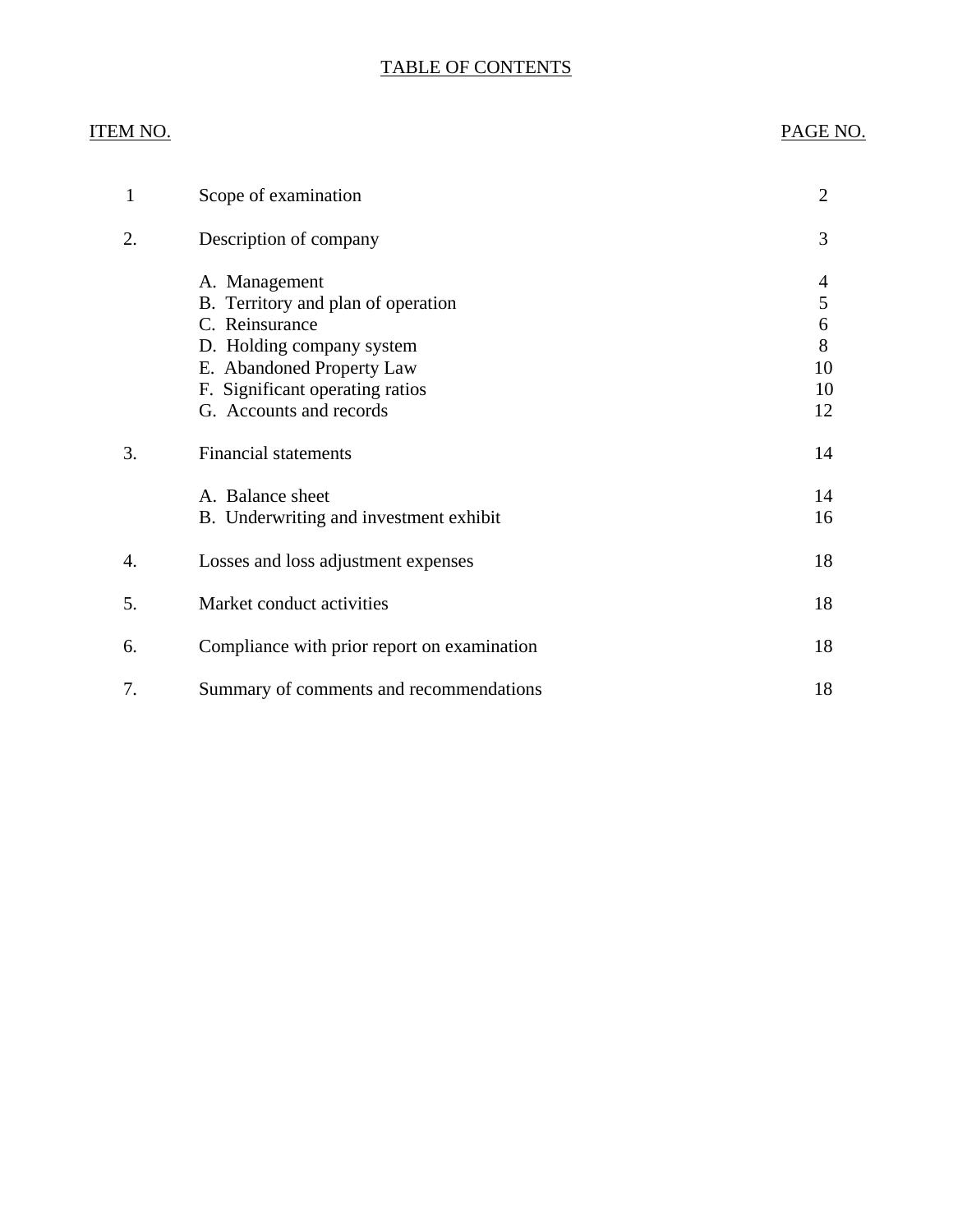

STATE OF NEW YORK INSURANCE DEPARTMENT 25 BEAVER STREET NEW YORK, NEW YORK 10004

May 3, 2007

Honorable Eric R. Dinallo Superintendent of Insurance Albany, New York 12257

Sir:

Pursuant to the requirements of the New York Insurance Law, and in compliance with the instructions contained in Appointment Number 22501 dated May 12, 2006, attached hereto, I have made an examination into the condition and affairs of Hudson Specialty Insurance Company as of December 31, 2005, and submit the following report thereon.

Wherever the designation "the Company" appears herein without qualification, it should be understood to indicate Hudson Specialty Insurance Company.

Wherever the term "Department" appears herein without qualification, it should be understood to mean the New York Insurance Department.

The examination was conducted at the Company's office located at 17 State Street, New York, New York.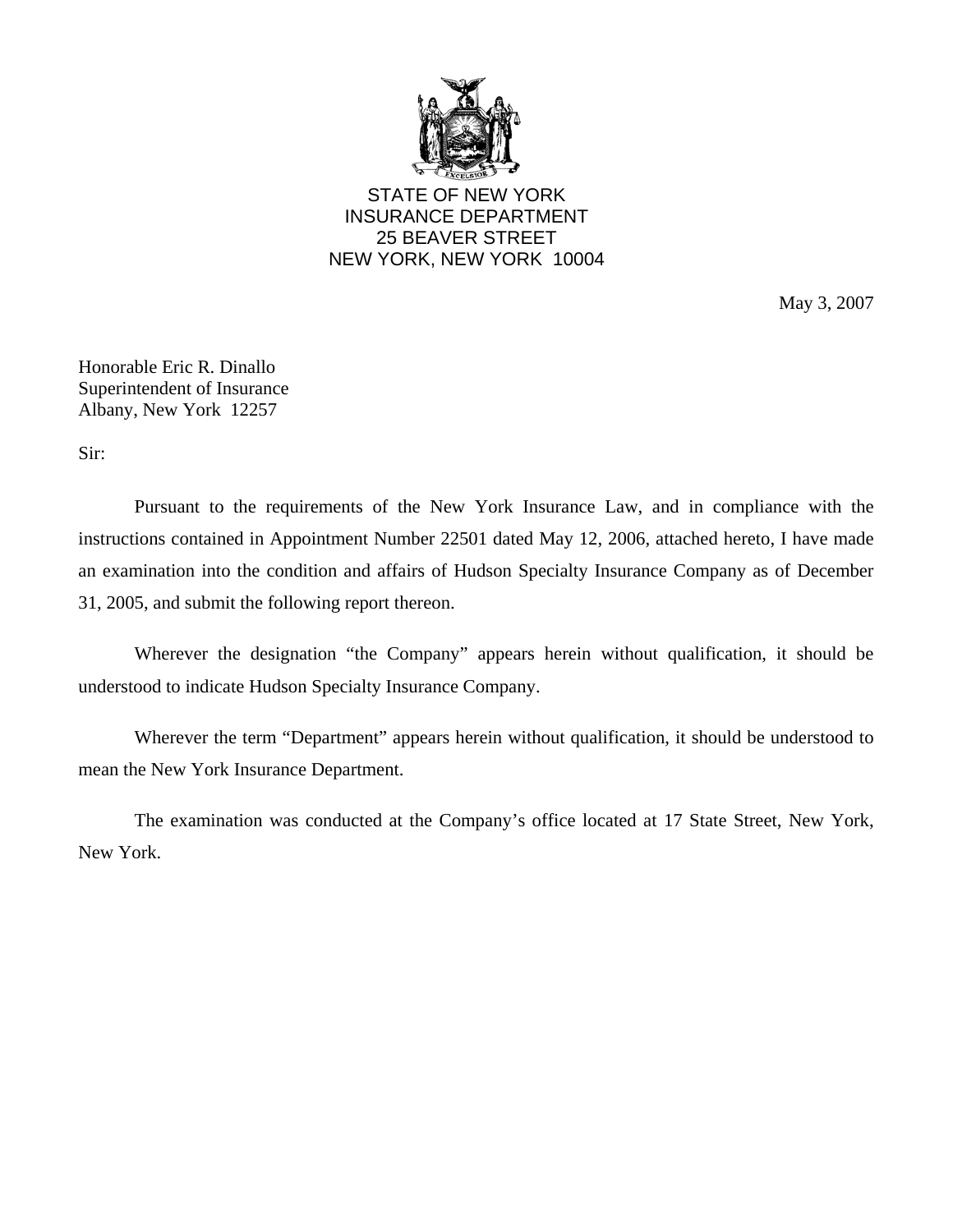## **1. SCOPE OF EXAMINATION**

<span id="page-3-0"></span>The previous examination was conducted as of December 31, 2001. This examination covered the four-year period from January 1, 2002 through December 31, 2005. Transactions occurring subsequent to this period were reviewed where deemed appropriate by the examiner.

The examination comprised a verification of assets and liabilities as of December 31, 2005. The examination included a review of income, disbursements and company records deemed necessary to accomplish such analysis or verification and utilized, to the extent considered appropriate, work performed by the Company's independent certified public accountants ("CPA"). A review or audit was also made of the following items as called for in the Examiners Handbook of the National Association of Insurance Commissioners ("NAIC"):

> History of Company Management and control Corporate records Territory and plan of operation Business in force by states Reinsurance Accounts and records Financial statements Loss experience

A review was also made to ascertain what action was taken by the Company with regard to comments and recommendations contained in the prior report on examination.

This report on examination is confined to financial statements and comments on those matters, which involve departures from laws, regulations or rules, or which are deemed to require explanation or description.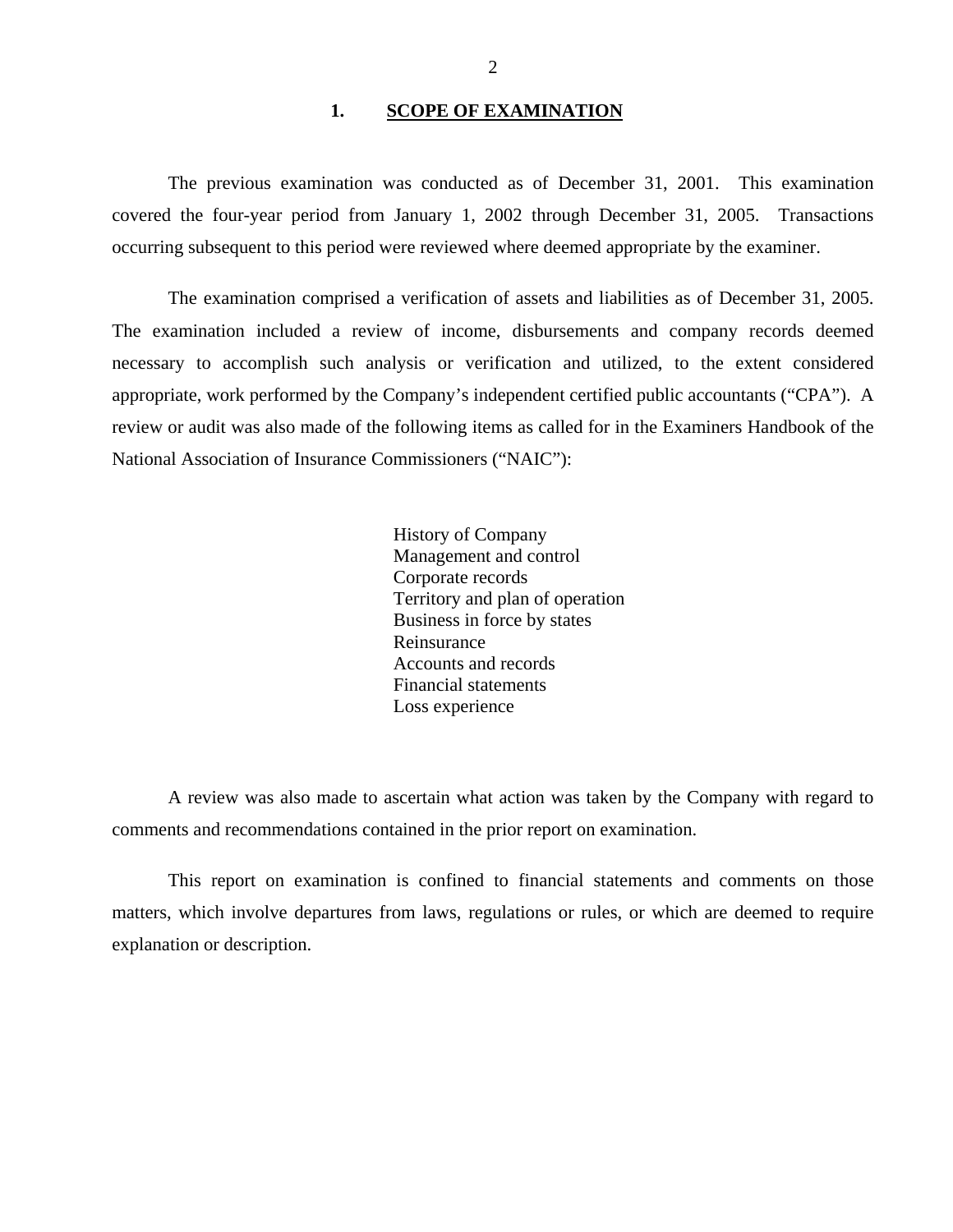# **2. DESCRIPTION OF COMPANY**

The Company was incorporated under the laws of the State of New York on December 13, 1984 as the Southwest International Reinsurance Company of New York ("Southwest NY") to serve as the vehicle for the re-domestication of the Southwest International Reinsurance Company ("Southwest TX"), a Texas insurer. Effective December 31, 1985, Southwest TX merged with and into Southwest NY and the surviving Company adopted the name of its predecessor. On August 30, 1993, the name of the Company was changed to General Security Indemnity Company.

On October 28, 2003, Odyssey America Reinsurance Corporation ("OARC"), a Connecticut domiciled reinsurance company, acquired control of the Company from Scor Reinsurance Company pursuant to a stock purchase agreement. As part of the acquisition, all of the Company's liabilities for business written prior to the purchase date were transferred to General Security Indemnity Company of Arizona ("GSIC-AZ") through an assumption reinsurance, indemnification and administration agreement approved by the Department. Effective December 29, 2003, the Company changed its name to Hudson Specialty Insurance Company. On December 30, 2003, OARC transferred ownership of the Company through capital contribution to Clearwater Insurance Company ("Clearwater"), a Delaware domiciled company which is wholly-owned by OARC.

During December 2003, Clearwater contributed an additional \$18,000,000 surplus to the Company. On May 20, 2004, the Company amended its charter to increase its authorized capital from \$2.5 million, consisting of 2,500 shares of \$1,000 par value per share common stock, to \$7.5 million, consisting of 25,000 shares of \$300 par value per share common stock. The Company's common capital stock and gross paid in and contributed surplus has changed during the examination period as follows:

| Year       | Description                      | Gross paid in   | Common        |
|------------|----------------------------------|-----------------|---------------|
|            |                                  | and contributed | Capital Stock |
|            |                                  | surplus         |               |
| 12/31/2001 | Beginning balance                | \$20,500,000    | \$2,500,000   |
| 2003       | Surplus contribution from parent | 18,000,000      |               |
| 2004       | Change in common capital stock   | (5,000,000)     | 5,000,000     |
| 12/31/2005 | Ending balance                   | \$33,500,000    | \$7,500,000   |

3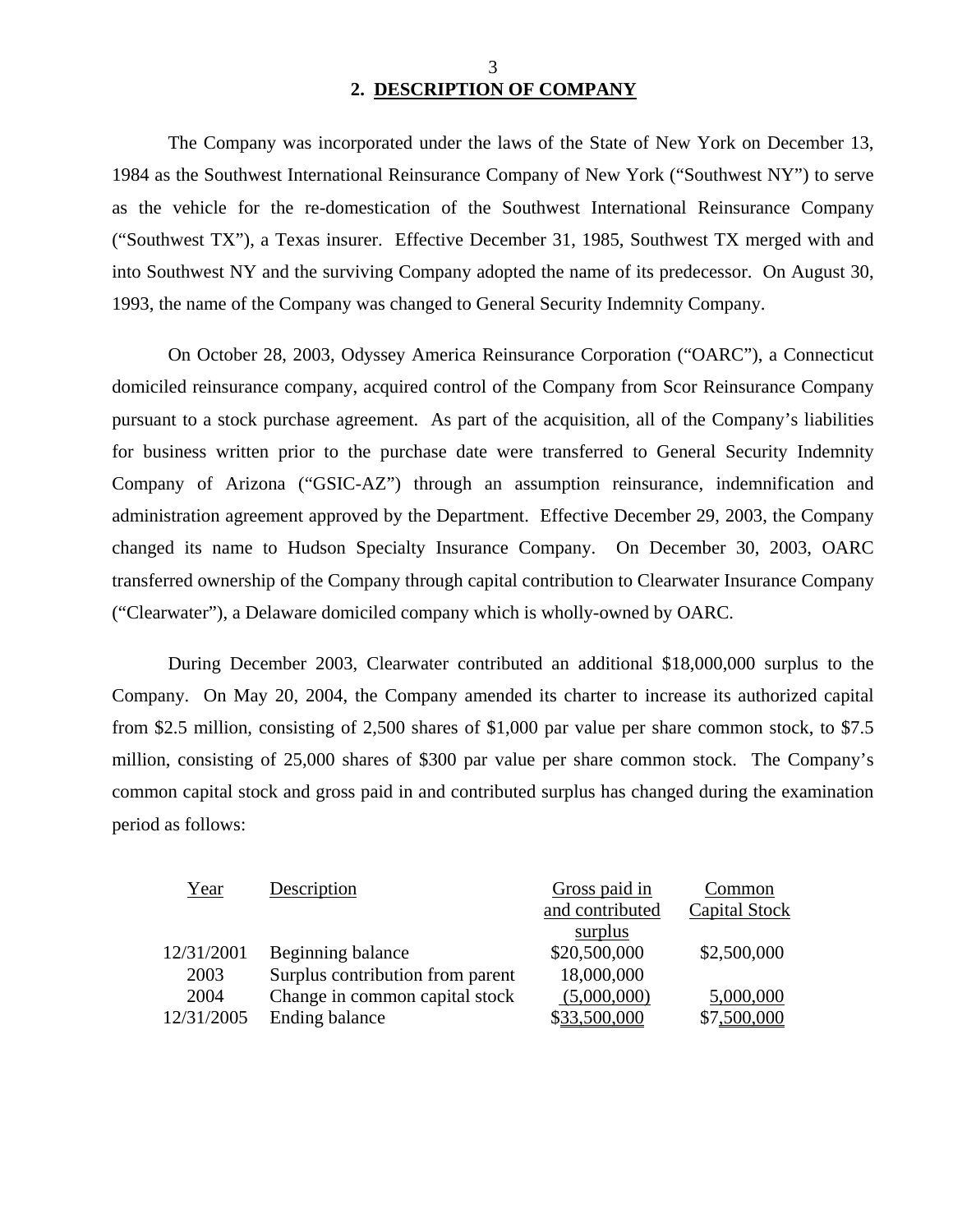<span id="page-5-0"></span>A. Management

Pursuant to the Company's charter and by-laws, management of the Company is vested in a board of directors consisting of not less than thirteen nor more than twenty-one members. As of the examination date, the board of directors was comprised of the following thirteen members:

Name and Residence

Andrew A. Barnard Dobbs Ferry, NY

Robert S. Bennett Stamford, CT

Christopher L. Gallagher New York, NY

Robert Giammarco New York, NY

Mark W. Hinkley Redding CT

Kimber J. Lantry Hercules, CA

Peter H. Lovell Glastonbury, CT

James E. Migliorini Lebanon, NJ

Anthony J. Narcis, Jr. Kings Park, NY

James B. Salvesen Ridgefield, CT

Donald L. Smith New Canaan, CT

Michael G. Wacek Greenwich, CT

#### Principal Business Affiliation

Chairman & Chief Executive Officer, Hudson Specialty Insurance Company

Executive Vice President and Chief Actuary, Hudson Specialty Insurance Company

Executive Vice President, Hudson Specialty Insurance Company

Executive Vice President, Hudson Specialty Insurance Company

Executive Vice President, Odyssey America Reinsurance Company

Executive Vice President, Hudson Specialty Insurance Company

Senior Vice President, General Counsel & Corp. Secretary, Hudson Specialty Insurance Company

President & Chief Operating Officer, Hudson Specialty Insurance Company

Senior Vice President, Hudson Specialty Insurance Company 7 Senior Vice President & Controller, Odyssey America Reinsurance Corp.

Senior Vice President, General Counsel & Corp. Secretary, Odyssey America Reinsurance Corp.

President, Odyssey America Reinsurance Corp.

Brian D. Young Executive Vice President, London, England Odyssey America Reinsurance Corp.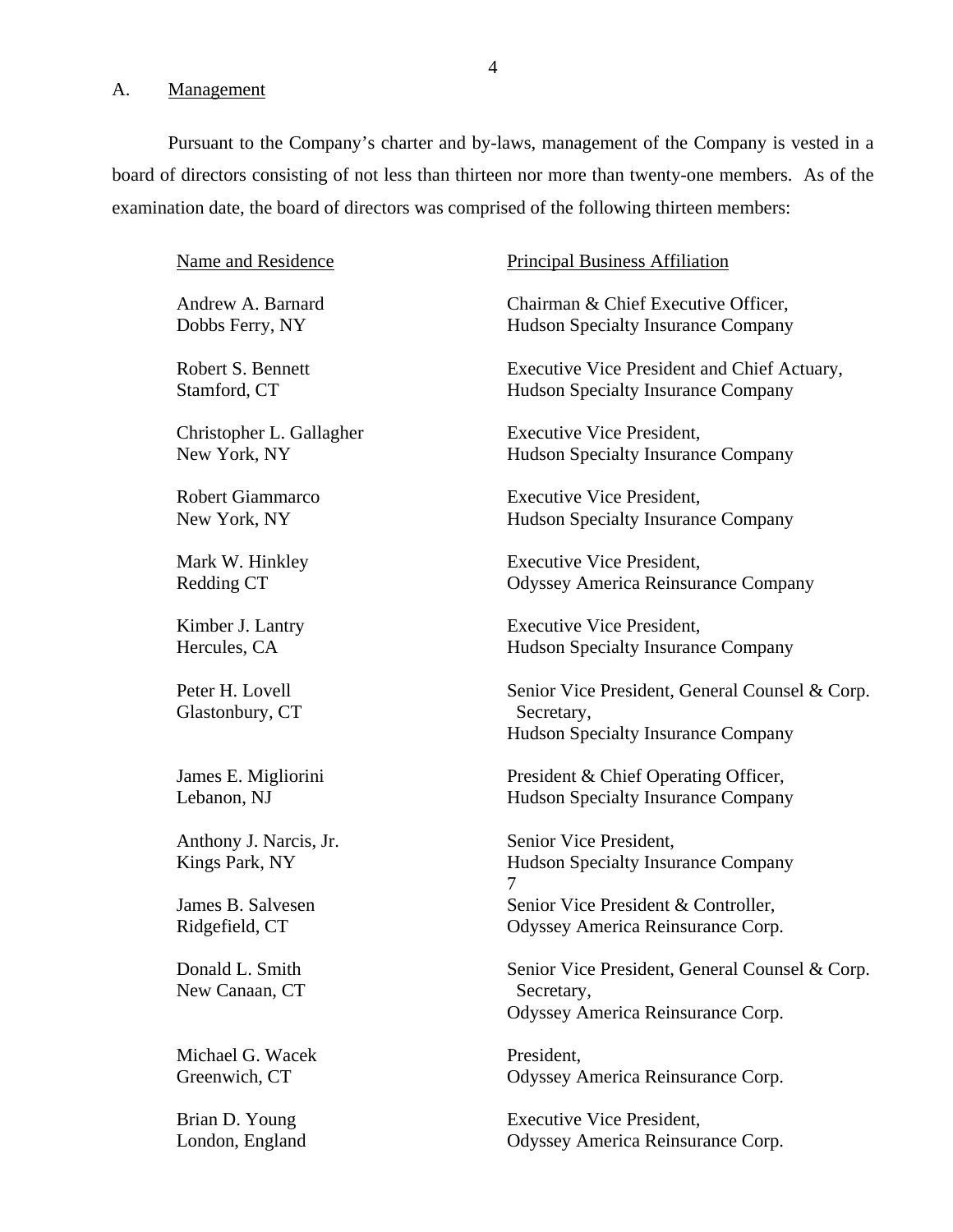A review of the minutes of the board of directors' meetings held during the examination period indicated that the meetings were generally well attended and each member had an acceptable attendance record.

As of December 31, 2005, the principal officers of the Company were as follows:

| Title                                    |
|------------------------------------------|
| Chief Executive Officer                  |
| President & Chief Operating Officer      |
| Senior Vice President, General Counsel & |
| <b>Corporate Secretary</b>               |
| Senior Vice President & Treasurer        |
|                                          |

## B. Territory and Plan of Operation

As of December 31, 2005, the Company was licensed to write business in New York only. It also operates as a surplus lines carrier on a non-admitted basis in the other forty-nine states and the District of Columbia.

As of the examination date, the Company was authorized to transact the kinds of insurance as defined in the following numbered paragraphs of Section 1113(a) of the New York Insurance Law:

| <u>Paragraph</u> | Line of Business                               |
|------------------|------------------------------------------------|
| 3                | Accident & health                              |
| 4                | Fire                                           |
| 5                | Miscellaneous property damage                  |
| 6                | Water damage                                   |
| 7                | Burglary and theft                             |
| 8                | Glass                                          |
| 9                | Boiler and machinery                           |
| 10               | Elevator                                       |
| 11               | Animal                                         |
| 12               | Collision                                      |
| 13               | Personal injury liability                      |
| 14               | Property damage liability                      |
| 15               | Workers' compensation and employers' liability |
| 16               | Fidelity and surety                            |
| 17               | Credit                                         |
| 19               | Motor vehicle and aircraft physical damage     |
| 20               | Marine and inland marine                       |
| 21               | Marine protection and indemnity                |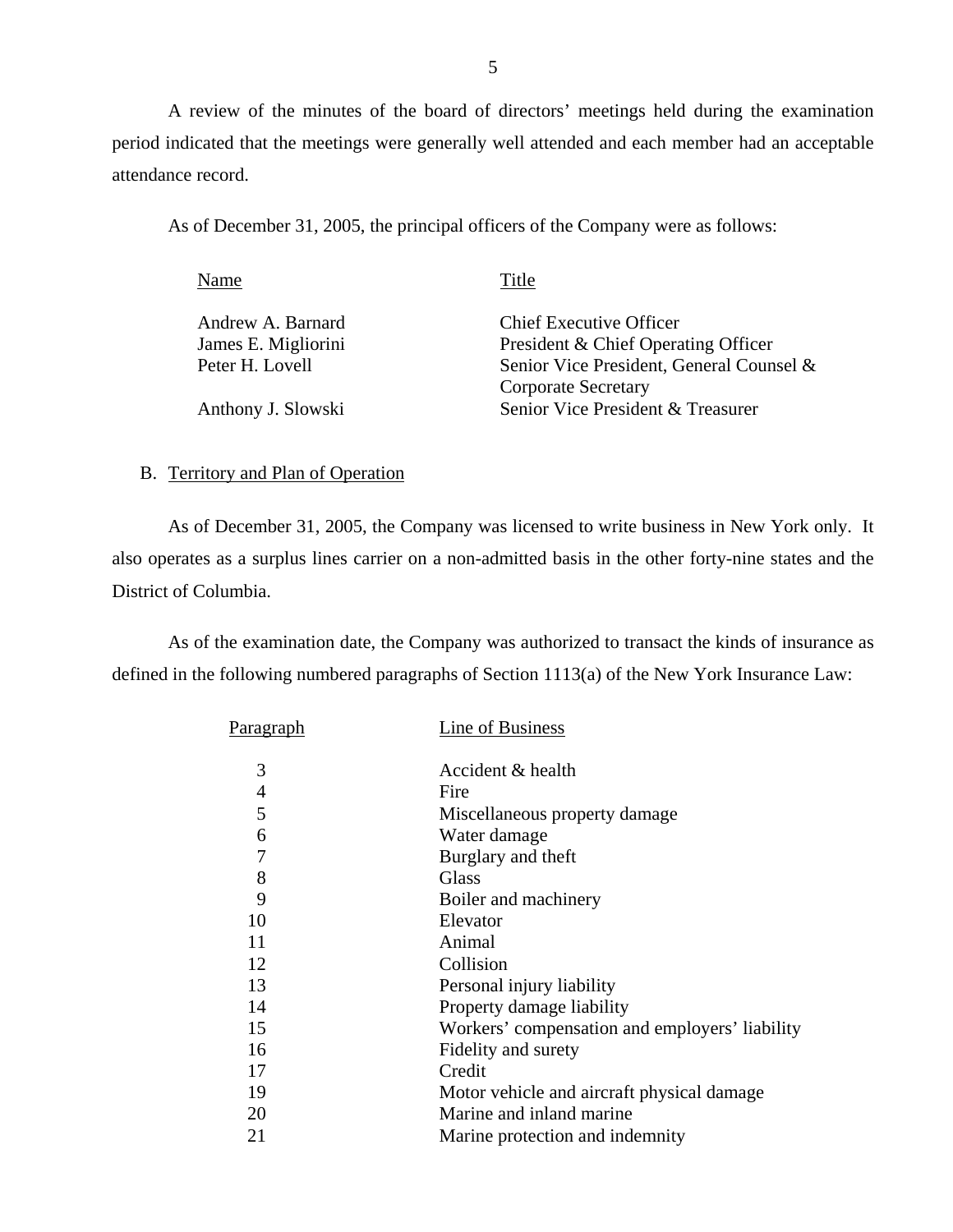The Company is also empowered to transact such workers' compensation insurance as may be incidental to coverages contemplated under paragraphs 20 and 21 of Section 1113(a) of the New York Insurance Law, including insurance described in the Longshoremen's and Harbor Workers' Compensation Act (Public Law 803,  $69<sup>th</sup>$  Congress, as amended; 33 USC Section 901 et seq. as amended).

Based on the lines of business for which the Company is licensed and the Company's current capital structure, and pursuant to the requirements of Articles 13 and 41 of the New York Insurance Law, the Company is required to maintain a minimum surplus to policyholders in the amount of \$4,400,000.

The Company is a direct writer. More than half of its business consists of medical malpractice business written directly by the Company. The remaining business consists mainly of other liability and is produced by program administrators ("PA"). The medical malpractice claims are handled directly, but the majority of claims from business produced by PAs are handled by third party administrators ("TPA").

The following schedule shows the direct premiums written by the Company both in total and in New York for the period under examination:

|               |              |                     | Premiums Written     |
|---------------|--------------|---------------------|----------------------|
|               |              |                     | in New York State    |
|               |              |                     | as a percentage of   |
|               | New York     | <b>Total United</b> | <b>United States</b> |
| Calendar Year | <b>State</b> | <b>States</b>       | Premium              |
| 2002          | \$1,384,471  | \$34,754,212        | 3.98%                |
| 2003          | \$0          | $(\$260,884)$       | $0.00\%$             |
| 2004          | \$0          | \$168,799,621       | $0.00\%$             |
| 2005          | \$1,477,774  | \$231,625,915       | 0.64%                |
|               |              |                     |                      |

#### C. Reinsurance

The Company had not assumed any premiums as of December 31, 2005.

Prior to the acquisition of the Company by OARC, the Company entered into a 100% assumption reinsurance, indemnification and administration agreement with its then affiliate General Security Indemnity Company of Arizona ("GSIC-AZ"), pursuant to which all of the liabilities for business written prior to October 28, 2003 were transferred to GSIC-AZ. In conjunction with the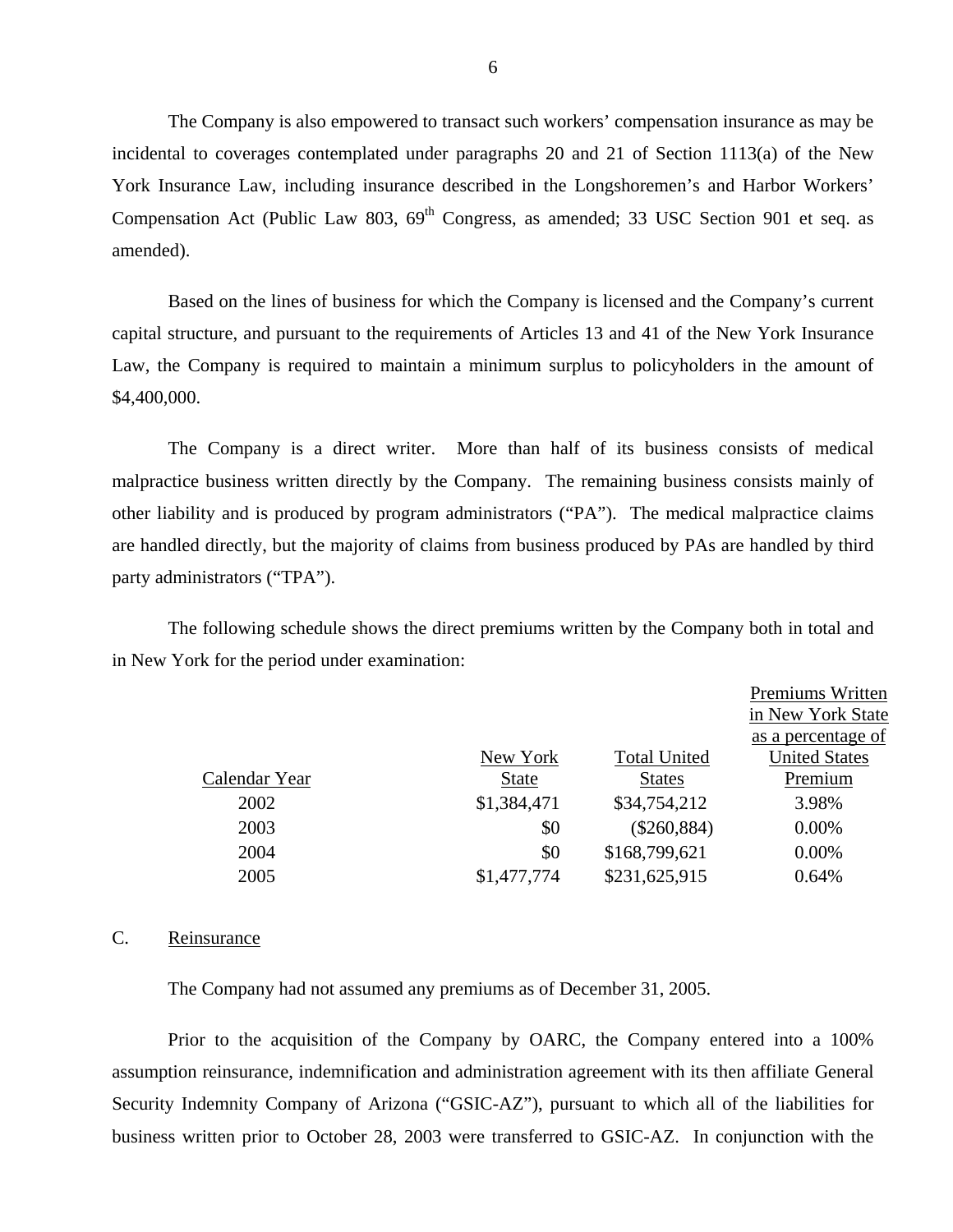agreement, and as a condition precedent to the sale of the Company, GSIC-AZ established a trust for the benefit of the Company to secure the full amount of the gross liabilities of the Company assumed by GSIC-AZ. GSIC-AZ has endeavored to obtain novation agreements from all insureds with outstanding liabilities; however, any policies that are not novated are 100% reinsured by GSIC-AZ.

Pursuant to paragraph 33 of SSAP 62, the novated liabilities "shall be written off through the accounts, exhibits, and schedules in which they were originally recorded." The non-novated policies, which are 100% reinsured by GSIC-AZ, qualify for prospective accounting treatment pursuant to the provisions of paragraph 30(d) of SSAP 62, which provides that pursuant to paragraph 26 of SSAP 62, the Company report the gross loss and loss adjustment expense reserves, less the ceded reserves in the appropriate exhibits and schedules in its annual statement. A review of the Company's financial statements indicated that the Company correctly accounted for the novated policies; however, it incorrectly accounted for the non-novated liabilities by writing off the unpaid balances, rather than showing the gross amount less the ceded amount in the appropriate exhibits and schedules.

There is no surplus impact of the incorrect accounting for the non-novated liabilities because the net reserves are \$0; however, it is recommended that the Company correctly report the nonnovated liabilities ceded to GSIC-AZ, pursuant to the provisions of paragraphs 30(d) and 26 of SSAP 62.

As of the examination date, the Company had the following ceded reinsurance agreements in place (both agreements are with Odyssey America Reinsurance Corporation, an affiliate):

| Type of treaty                                                | Cession                                                                                                                                                 |  |  |  |  |
|---------------------------------------------------------------|---------------------------------------------------------------------------------------------------------------------------------------------------------|--|--|--|--|
| Variable Quota Share – Program Business<br>100% Authorized    | Not less than 90% quota share of the Company's<br>gross liability. (Company cedes 100% of the<br>excess auto program and 90% of all other<br>programs). |  |  |  |  |
| Variable Quota Share – Healthcare Business<br>100% Authorized | 91% of the Company's gross liability up to<br>$$1,000,000; 100\%$ of the Company's gross<br>liability in excess of $$1,000,000$ .                       |  |  |  |  |

Upon review of the cessions to the Variable Quota Share treaty for healthcare business, it was noted that the Company ceded 100% of its unallocated loss adjustment expenses ("ULAE"). It is noted that the agreement excludes ULAE from the ceded gross liability.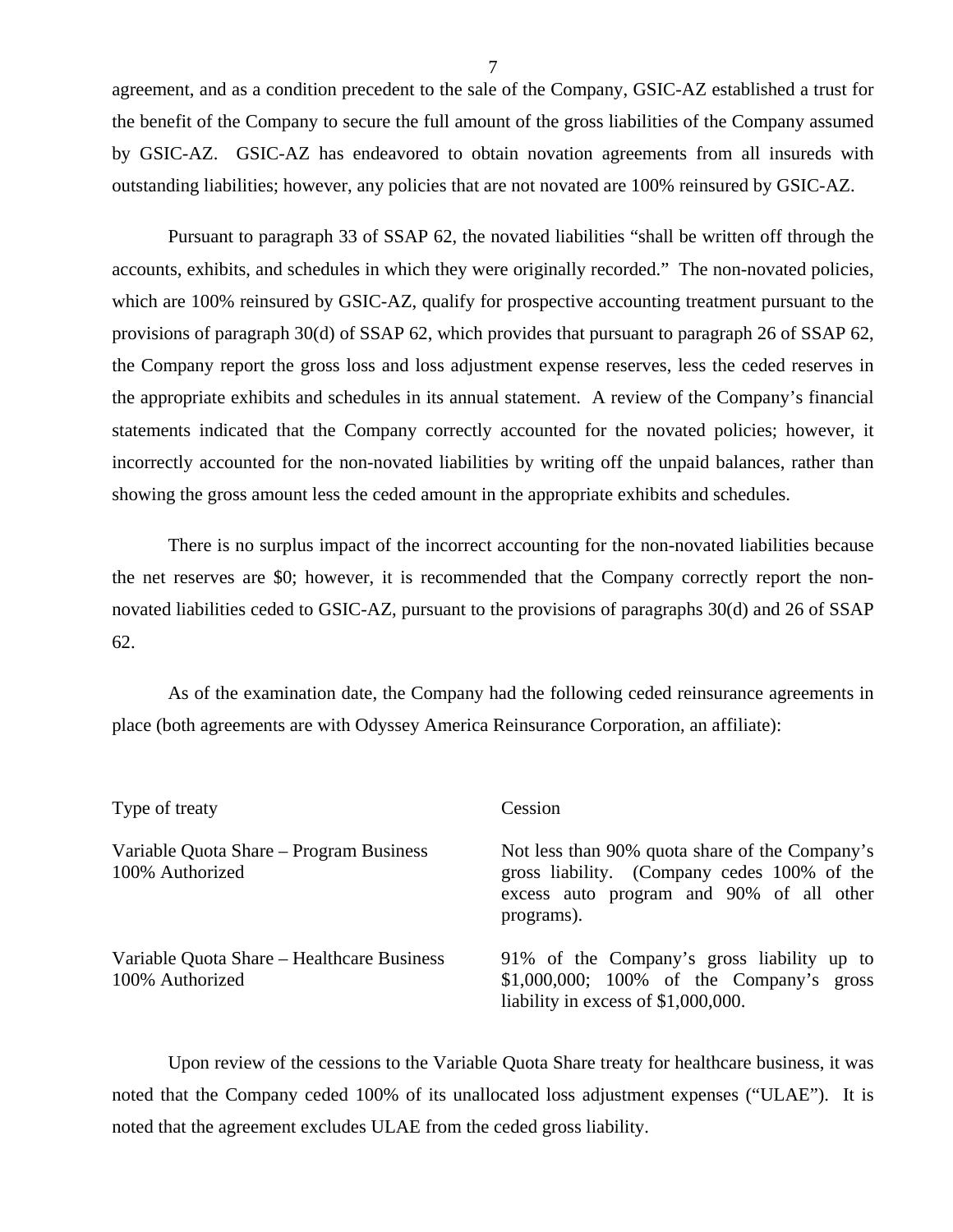<span id="page-9-0"></span>It is recommended that the Company cede its business to the reinsurer in accordance with the terms in the filed reinsurance agreement.

Reinsurance agreements with affiliates were reviewed for compliance with Article 15 of the New York Insurance Law. It was noted that all affiliated reinsurance agreements were filed with the Department pursuant to the provisions of Sections  $1308(e)(1)$  and  $1505(d)(2)$  of the New York Insurance Law.

All ceded reinsurance agreements in effect as of the examination date were reviewed and found to contain the required clauses, including an insolvency clause meeting the requirements of Section 1308 of the New York Insurance Law.

were accounted for utilizing reinsurance accounting as set forth in SSAP No. 62. A review of the Schedule F data reported by the Company in its filed annual statement was found to accurately reflect its reinsurance transactions. Additionally, management has represented that all material ceded reinsurance agreements transfer both underwriting and timing risk as set forth in NAIC Statements of Statutory Accounting Principles ("SSAP") No. 62. Representations were supported by appropriate risk transfer analyses and an attestation from the Company's chief executive officer pursuant to Department Circular Letter No. 8 (2005). Additionally, the review indicated that the Company was not a party to any finite reinsurance agreements. All ceded reinsurance agreements

During the period covered by this examination, the company did not commute any reinsurance agreements.

#### D. Holding Company System

The Company is a member of the Odyssey Reinsurance Group. It is 100% owned by Clearwater Insurance Company, a Delaware domiciled company, which is ultimately controlled by Fairfax Financial Holding Ltd., a Canadian financial service holding company.

A review of the holding company registration statements filed with this Department indicated that such filings were complete and were filed in a timely manner pursuant to Article 15 of the New York Insurance Law and Department Regulation 52.

The following is an abridged organization chart of the holding company system at December 31, 2005: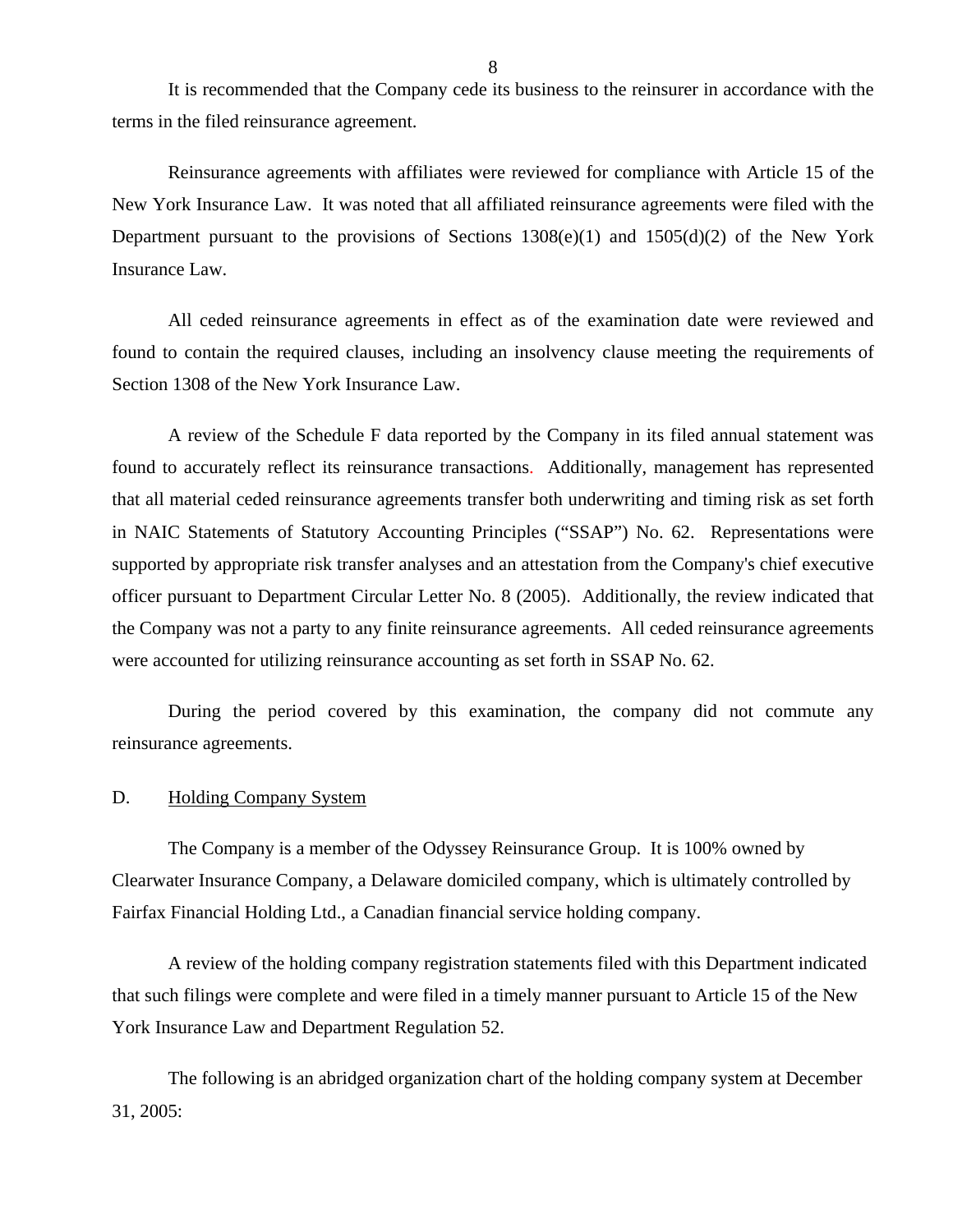

At December 31, 2005, the Company was party to the following agreements with other members of its holding company system:

#### Investment Agreement

Effective October 28, 2003, the Company entered an investment agreement with its affiliates, Hamblin Wasta Investment Counsel Ltd ("HW") and Fairfax Financial Holdings Limited ("FEH"). The agreement authorizes HW and FEH jointly manage and administer the Company's investment accounts. This agreement has been filed with the Department pursuant to Section 1505 of the New York Insurance Law.

#### Inter-Company Tax Allocation Agreement

Pursuant to a tax allocation agreement, the Company has been filing consolidated federal income tax returns with its parent, Odyssey Re Holdings Corp., and its affiliates since October 28, 2003. This agreement has been filed with the Department pursuant to Section 1505 of the New York Insurance Law.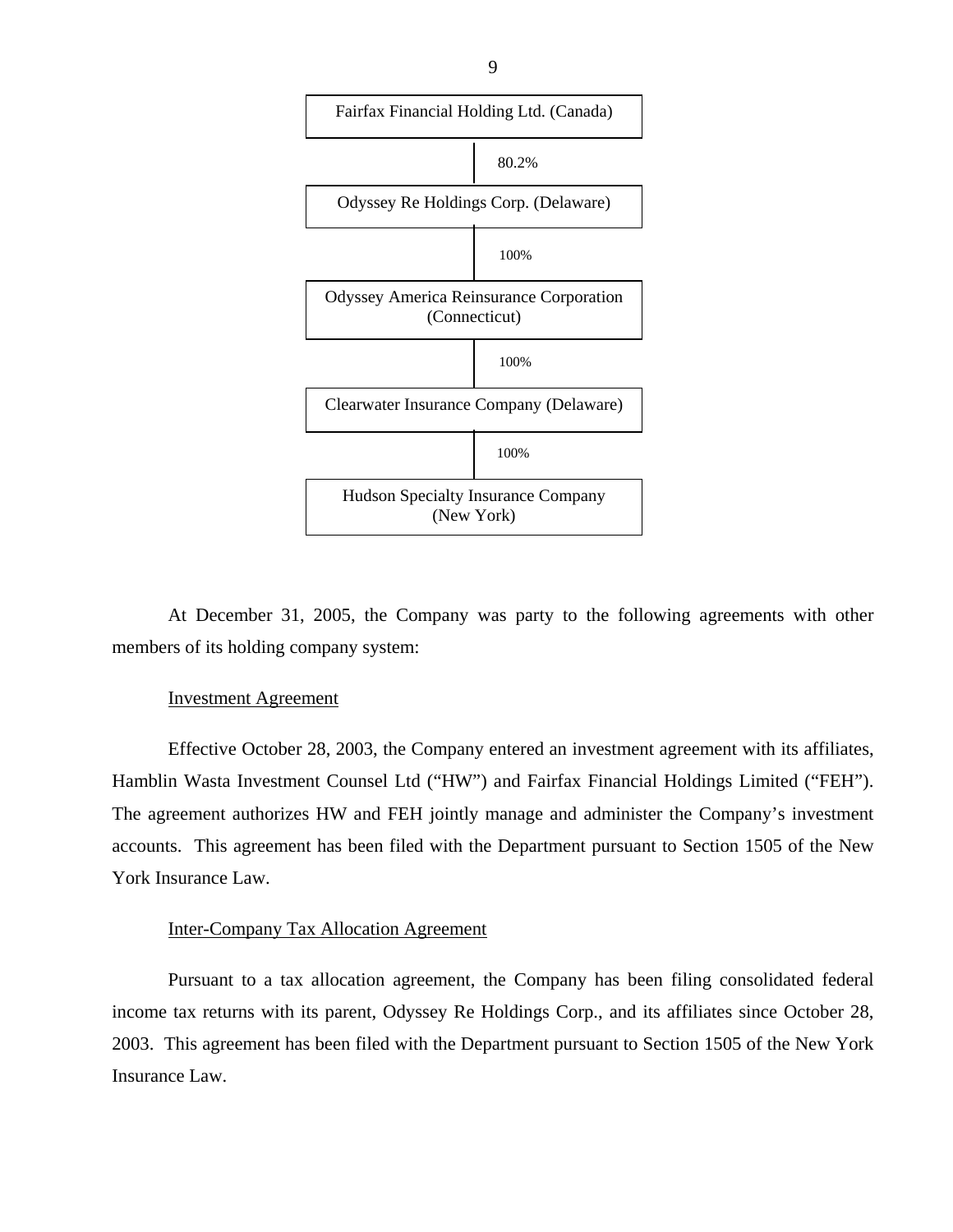<span id="page-11-0"></span>A review of the 2004 and 2005 consolidated tax worksheets revealed that the Company had made tax payments to the parent in excess of the actual payments made by the parent to the Internal Revenue Service on behalf of the Company. However, an escrow account has not been established for the excess amount paid pursuant to Department Circular letter No. 33 (1979).

It is recommended that the Company ensure that its parent establish an escrow account for the excess tax amount paid by the Company in accordance with Department Circular Letter No. 33 (1979).

#### Tax Service Agreement

Effective October 28, 2003, the Company entered a tax service agreement with Fairfax Inc. wherein Fairfax Inc. agreed to provide tax consulting and tax return preparation service to the Company. This agreement has been filed with the Department pursuant to Section 1505 of the New York Insurance Law.

#### Expense Sharing Agreement

Effective October 28, 2003, the Company entered an expense sharing agreement with its parent, OARC. Under the agreement, OARC provides the Company office space and management services, including, but no limited to, underwriting, actuarial, claims, accounting, financial, legal, personnel, data processing service and treasury. The expense sharing agreement requires that expenses should be allocated in a fair, reasonable and consistent manner according to Department Regulation 30. This agreement has been filed with the Department pursuant to Section 1505 of the New York Insurance Law.

A review of the expense sharing accounts revealed that the Company has been paying management fees at fixed amounts per year to OARC instead of allocating any expenses pursuant to Department Regulation 30.

It is recommended that the Company allocate its inter-company expenses per the filed expense sharing agreement and in accordance with Department Regulation 30.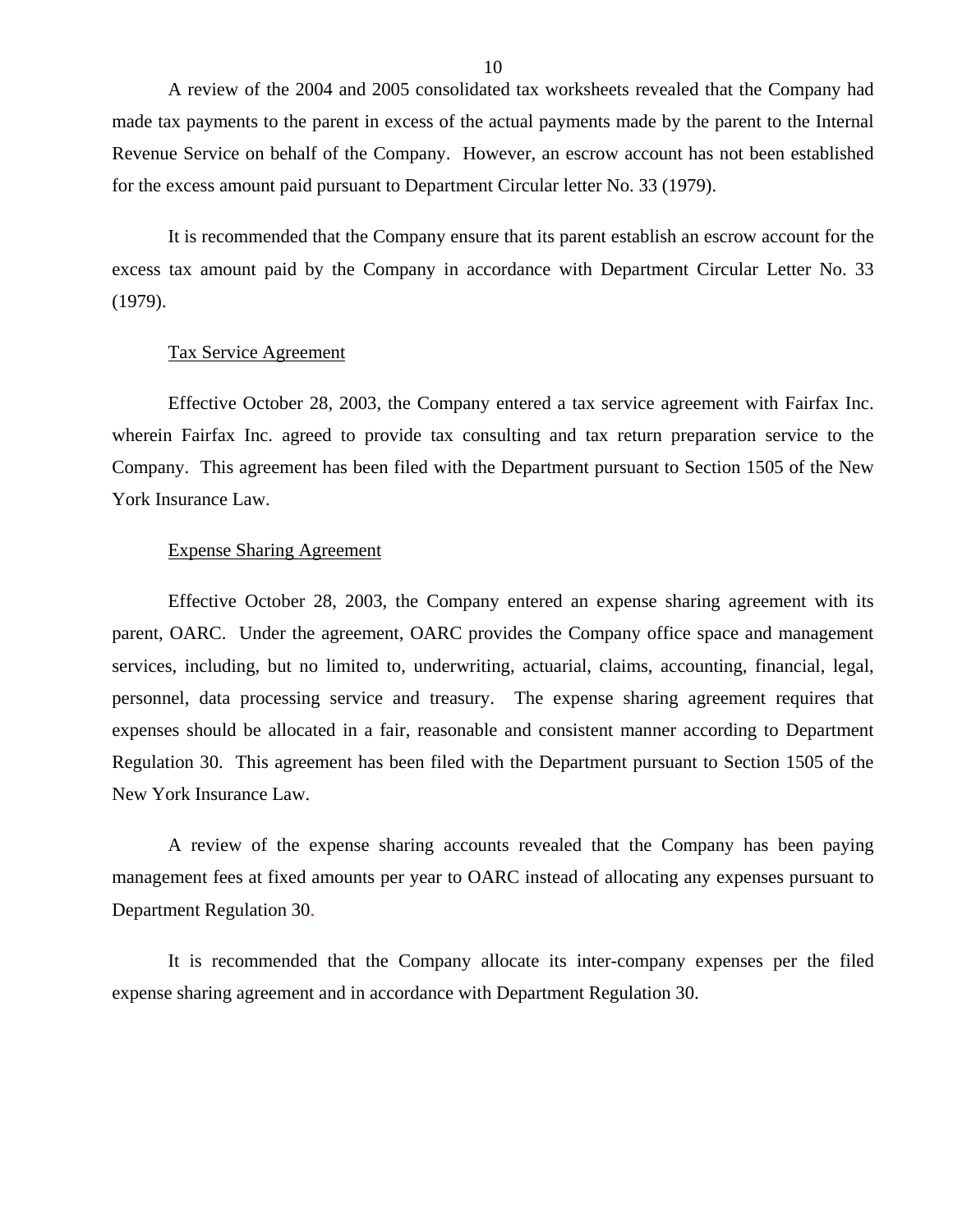## E. Abandoned Property Law

Section 1316 of the New York Abandoned Property Law provides that amounts payable to a resident of this state from a policy of insurance, if unclaimed for three years, shall be deemed to be abandoned property. Such abandoned property shall be reported to the comptroller on or before the first day of April each year. Such filing is required of all insurers regardless of whether or not they have any abandoned property to report.

The Company's abandoned property reports for the period of this examination were all filed on a timely basis pursuant to the provisions of Section 1316 of the New York Abandoned Property Law.

## F. Significant Operating Ratios

The following ratios have been computed as of December 31, 2005, based upon the results of this examination:

| Net premiums written to surplus as regards policyholders                                  | 30% |
|-------------------------------------------------------------------------------------------|-----|
| Liabilities to liquid assets (cash and invested assets less<br>investments in affiliates) | 32% |
| Premiums in course of collection to surplus as regards<br>policyholders                   | 8%  |

All of the above ratios fall within the benchmark ranges set forth in the Insurance Regulatory Information System of the National Association of Insurance Commissioners.

The underwriting ratios presented below are on an earned/incurred basis and encompass the four-year period covered by this examination:

|                                      | Amounts      | Ratios  |
|--------------------------------------|--------------|---------|
| Losses and loss                      |              |         |
| adjustment expenses incurred         | \$16,396,999 | 62.96%  |
| Other underwriting expenses incurred | (8,103,415)  | (31.11) |
| Net underwriting loss                | 17,750,296   | 68.16   |
| Premiums earned                      | \$26,043,880 | 100.00% |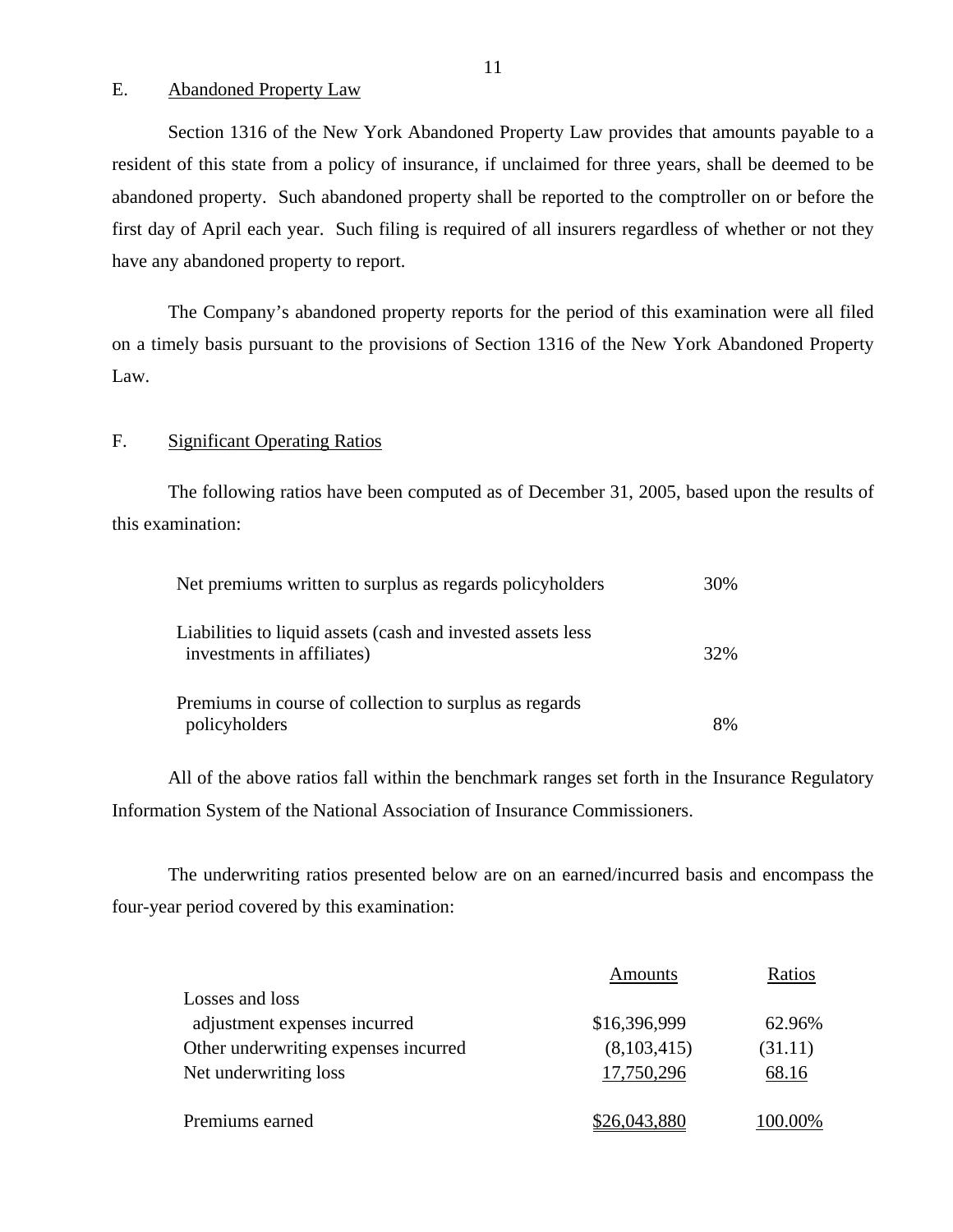## <span id="page-13-0"></span>G. Accounts and Records

#### (i) Investment

A review of the Company's investments as of December 31, 2005, revealed that it had invested \$23,308,996 in the Blackrock Treasury Trust Fund, which represents 16.2% of the Company's reported admitted assets of \$144,313,305 as of September 30, 2005. Section 1409(a) of New York Insurance Law states in part:

"that no domestic insurer shall have more than ten percent of its admitted assets as shown by its last statement on file with superintendent invested, or loaned up, the securities (including for this purpose certificate of deposit, partnership interests and other equity interests) of any one institution."

It is recommended that the Company limit its investment in any one institution to no more than ten percent of its admitted assets pursuant to the provisions of Section 1409 of New York Insurance Law.

#### (ii) Unearned Premium Reserves

A review of the Company's unearned premium reserves revealed that it calculated the unearned premium reserves for policies having terms greater than thirteen months as if they were earned within one year. In addition, the Company calculated unearned premium reserves for endorsements with a fixed extended reporting period as if they were earned within one year. SSAP No. 53, paragraphs 5 through 8 require that unearned premium reserve be established to reflect the amount of premium for the portion of the insurance coverage that has not yet expired. Further, SSAP No. 65, paragraph 7 requires that premiums for extended reporting endorsements with a fixed period be earned over the term of the fixed period. The examiners' recalculation of unearned premium reserves for these policies resulted in no material differences. Therefore, no change is being made to the annual statement.

It is recommended that the Company calculate unearned premium reserves in accordance with the practices and procedures prescribed in of SSAP No. 53 and SSAP No. 65.

#### (iii) Agents' Balances

A review of the agents' balances revealed the Company had reduced the non-admitted portion of such balances over ninety days due by the related unearned premium amount. SSAP No. 6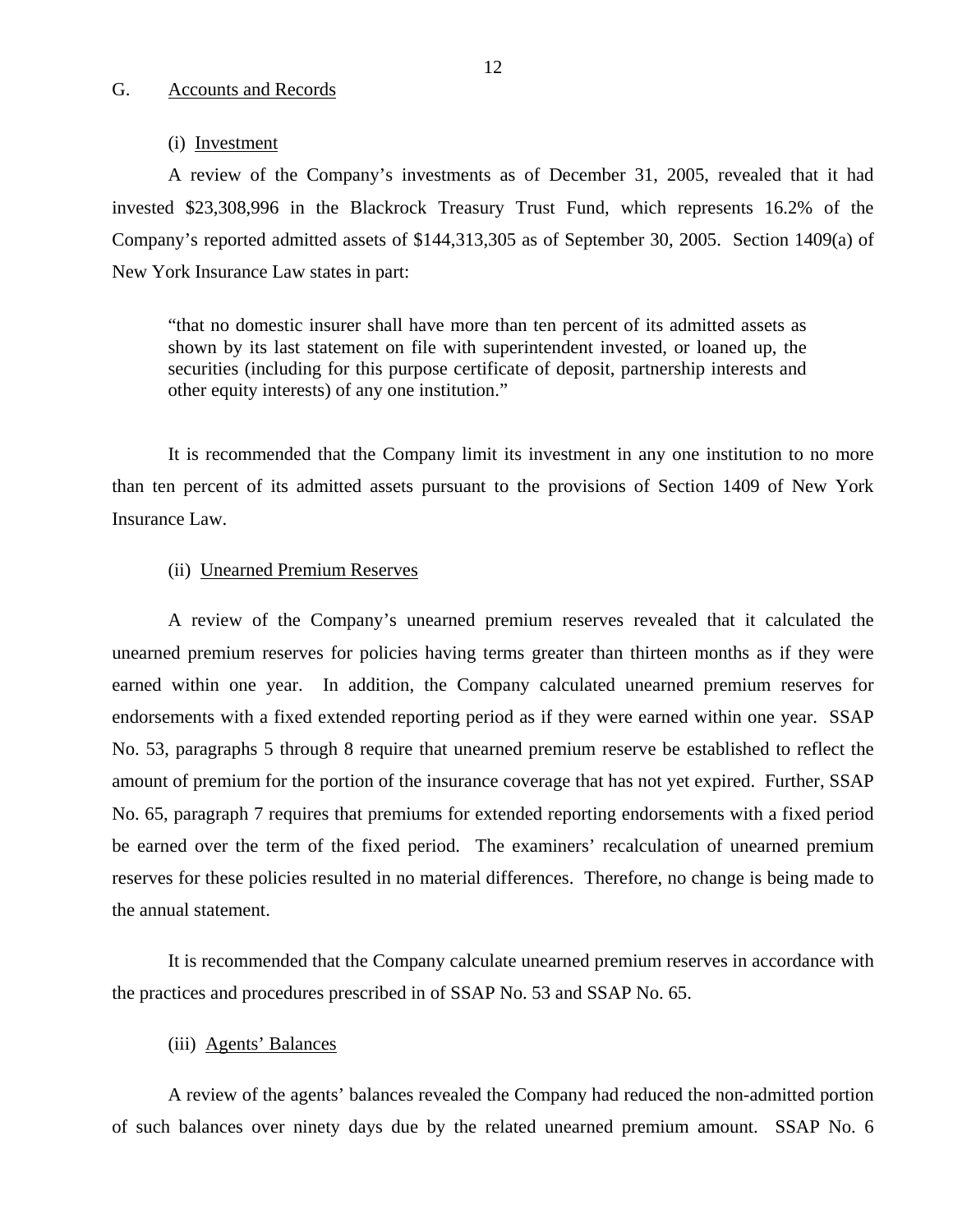provides that "the uncollected agent's receivable on a policy-by-policy basis, which is over ninety days due shall be non-admitted regardless of any unearned premium." In addition, the Company was unable to provide aging of its agents' balance on a policy-by-policy basis for its program business. The examiners' recalculation of the uncollected agents' receivables resulted in no material differences. Therefore, no change is being made to the annual statement.

It is recommended that the Company adhere to SSAP No. 6 in determining its non-admitted agents' balance.

It is also recommended that the Company establish a system to enable it to maintain the agents' balances detail on a policy-by-policy basis and establish an aging policy for program administrators to use policy effective date as due date to determine the non-admitted balance.

#### (iv) Ceding Commissions

A review of the ceding commissions revealed that Company received ceding commissions in excess of its acquisition cost of the underlying business in 2004 and 2005. SSAP No 62, paragraph 51 states as follows:

"If the ceding commission paid under a reinsurance agreement exceeds the anticipated acquisition cost of the business ceded, the ceding entity shall establish a liability, equal to the difference between the anticipated acquisition cost and the reinsurance commissions received, to be amortized prior rata over the life of the reinsurance agreement."

It is noted that the Company did not establish a liability for the excess of the ceding commissions received over its acquisition costs. The examiner's recalculation of the liability for the excess of the ceding commissions received resulted in no material differences. Therefore, no change is being made to the annual statement.

It is recommended that the Company establish a liability for the difference between the anticipated acquisition cost and the reinsurance commissions received in accordance with SSAP No. 62.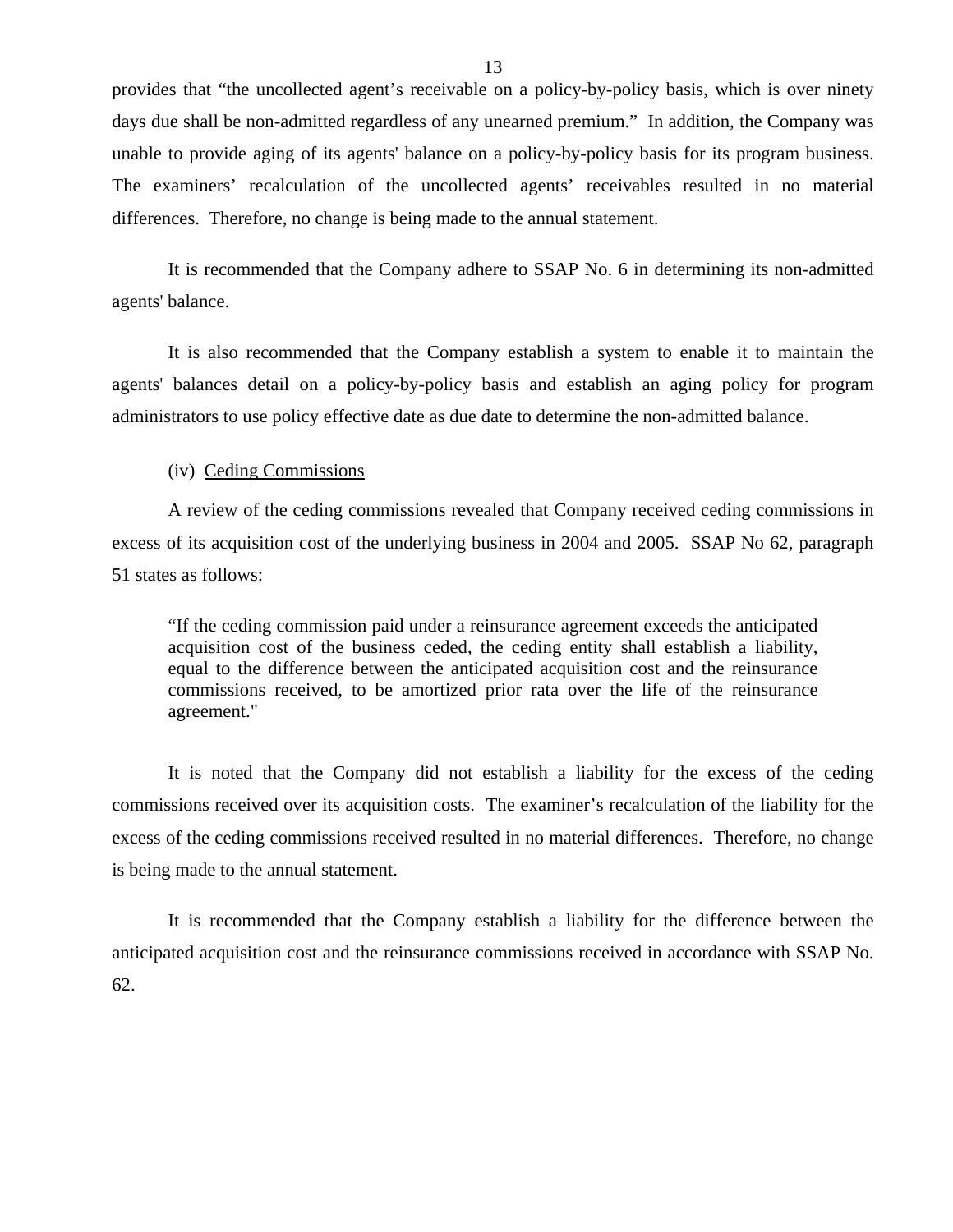## A Balance Sheet

The following shows the assets, liabilities and surplus as regards policyholders as of December 31, 2005, as determined by this examination and as reported by the Company:

| Assets                                       |               | Assets Not | Net Admitted  | Net Admitted  |
|----------------------------------------------|---------------|------------|---------------|---------------|
|                                              | Assets        | Admitted   | Assets        | Assets        |
| <b>Bonds</b>                                 | \$44,324,900  | \$0        | \$44,324,900  | \$44,324,900  |
| Common stocks                                | 1,201,940     | 0          | 1,201,940     | 1,201,940     |
| Cash, cash equivalents and short-term        |               |            |               |               |
| investments                                  | 39,851,696    | $\theta$   | 39,851,696    | 39,851,696    |
| Receivable for securities                    | 6,735         | $\theta$   | 6,735         | 6,735         |
| Investment income due and accrued            | 679,447       | 0          | 679,447       | 679,447       |
| Uncollected premiums and agents' balances in |               |            |               |               |
| the course of collection                     | 6,177,267     | 604,642    | 5,572,625     | 5,572,625     |
| Deferred premiums, agents' balances and      |               |            |               |               |
| installments booked but deferred and not yet |               |            |               |               |
| due                                          | 19,999,704    | $\Omega$   | 19,999,704    | 19,999,704    |
| Amounts recoverable from reinsurers          | 1,486,019     | $\theta$   | 1,486,019     | 1,486,019     |
| Net deferred tax asset                       | 880,077       | $\theta$   | 880,077       | 880,077       |
| Receivables from parent, subsidiaries and    |               |            |               |               |
| affiliates                                   | 626,794       | 0          | 626,794       | 626,794       |
| Total assets                                 | \$115,234,579 | \$604,642  | \$114,629,937 | \$114,629,937 |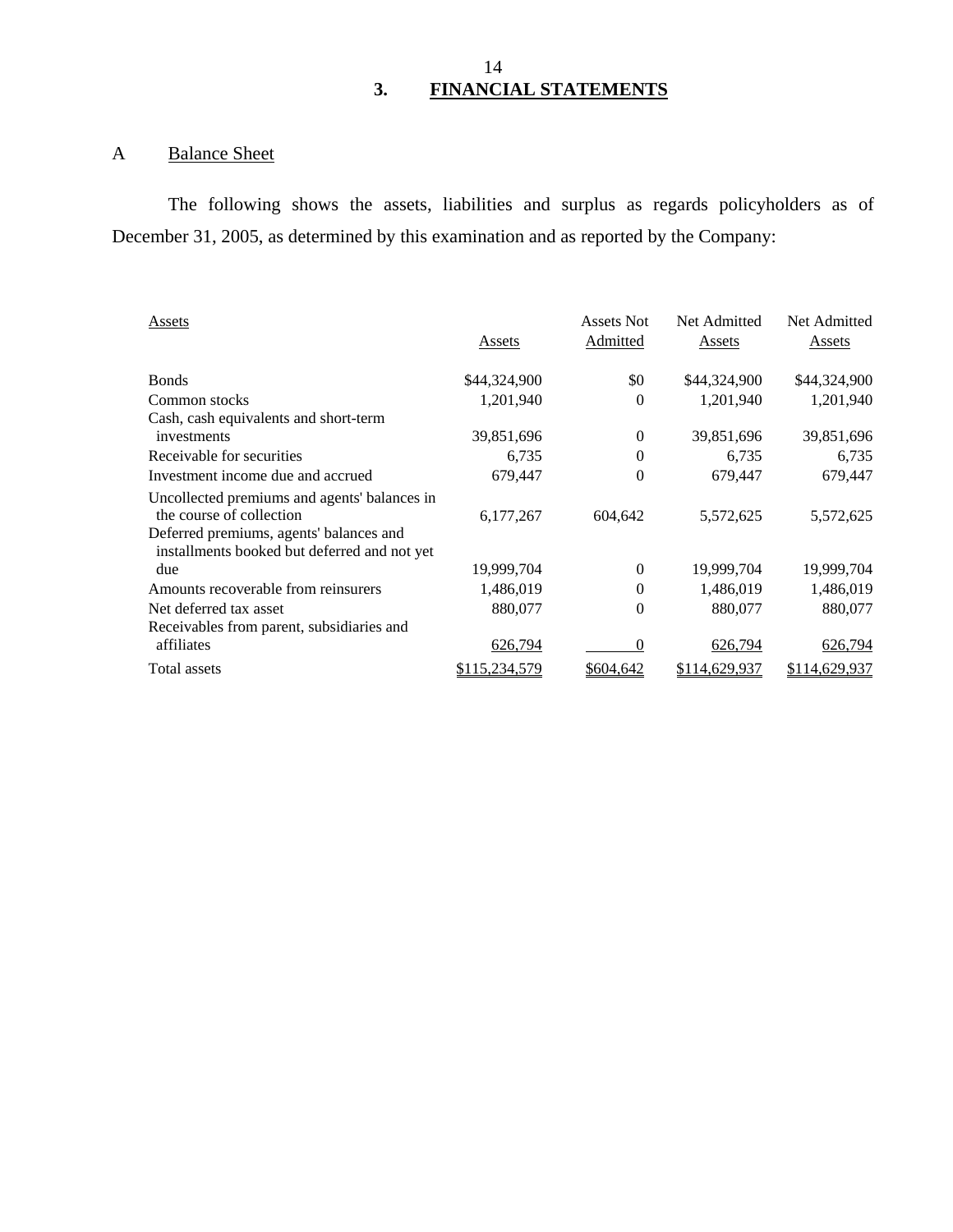#### Liabilities, surplus and other funds

#### Liabilities

| Liabilities, surplus and other funds                                  |             |               |
|-----------------------------------------------------------------------|-------------|---------------|
| Liabilities                                                           |             |               |
| Losses                                                                |             | \$14,272,062  |
| Loss adjustment expenses                                              |             | 921,669       |
| Commissions payable, contingent commissions and other similar charges |             | 633,913       |
| Other expenses (excluding taxes, licenses and fees)                   |             | 3,300         |
| Current federal and foreign income taxes                              |             | 640,484       |
| Unearned premiums                                                     |             | 7,806,890     |
| Ceded reinsurance premiums payable (net of ceding commissions)        |             | 21,369,318    |
| Funds held by company under reinsurance treaties                      |             | 1,346,577     |
| Amounts withheld or retained by company for account of others         |             | (171)         |
| Drafts outstanding                                                    |             | 250,327       |
| Payable to parent, subsidiaries and affiliates                        |             | 431,704       |
| <b>Total liabilities</b>                                              |             | \$47,676,073  |
| <b>Surplus and Other Funds</b>                                        |             |               |
| Common capital stock                                                  | \$7,500,000 |               |
| Gross paid in and contributed surplus                                 | 33,500,000  |               |
| Unassigned funds (surplus)                                            | 25,953,864  |               |
| Surplus as regards policyholders                                      |             | 66,953,864    |
| Total liabilities, surplus and other funds                            |             | \$114,629,937 |

NOTE: The Internal Revenue Service has completed its audits of the Company's consolidated Federal Income Tax returns through tax year 2002. All material adjustments, is any, made subsequent to the date of examination and arising from said audits, are reflected in the financial statements included in this report. Audits covering tax years 2003 through 2004 are currently under examination. The examiner is unaware of any potential exposure of the Company to any tax assessment and no liability has been established herein relative to such contingency.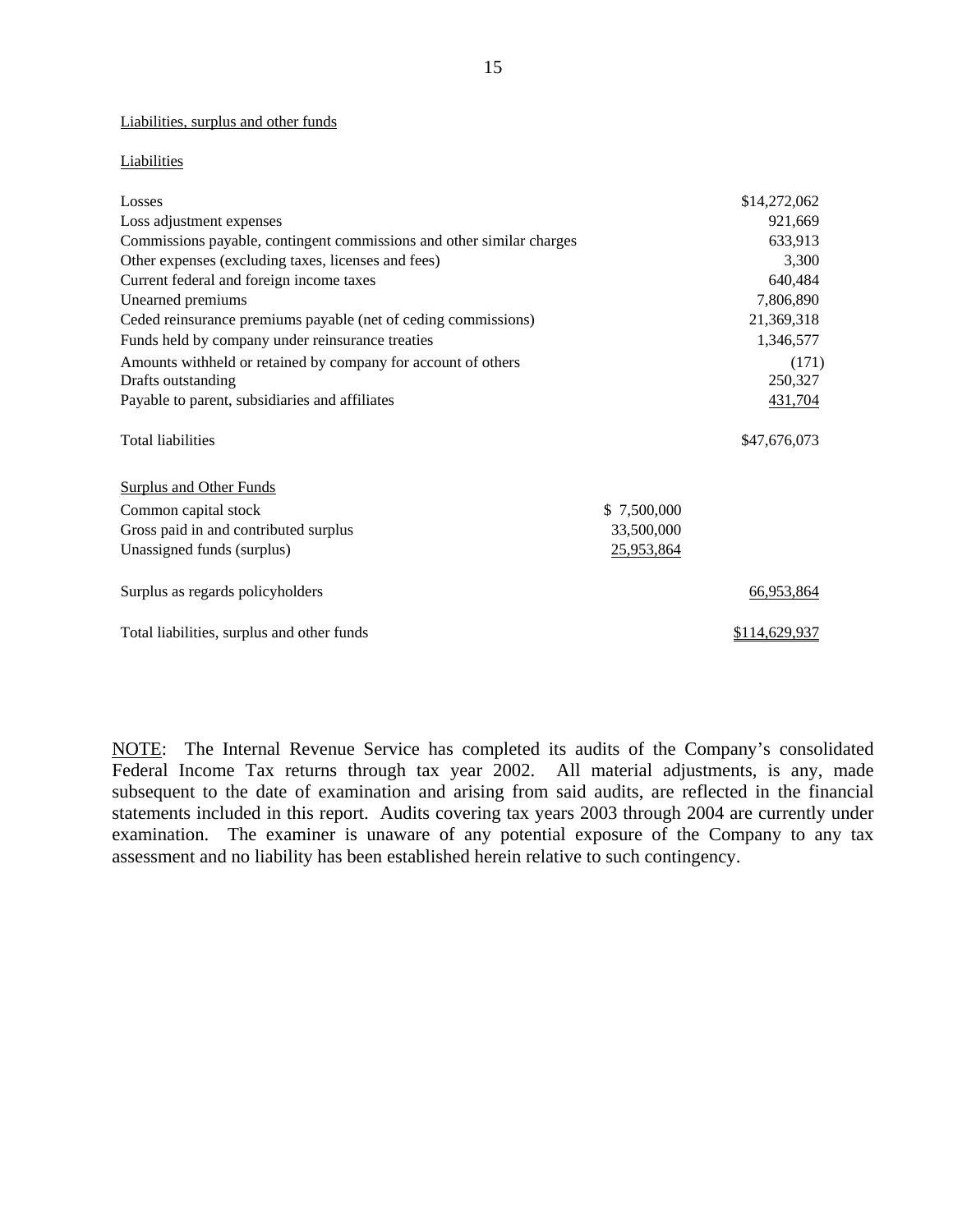## B. Underwriting and Investment Exhibit

Surplus as regards policyholders increased \$35,166,122 during the four-year examination period January 1, 2002 through December 31, 2005, detailed as follows:

| <b>Underwriting Income</b>                                                                 |               |                    |
|--------------------------------------------------------------------------------------------|---------------|--------------------|
| Premiums earned                                                                            |               | 26,043,880<br>S.   |
| Deductions:<br>Losses incurred                                                             | \$14,809,778  |                    |
| Loss adjustment expenses incurred                                                          | 1,587,221     |                    |
| Other underwriting expenses incurred                                                       | (8,103,415)   |                    |
| Total underwriting deductions                                                              |               | 8,293,584          |
| Net underwriting gain or (loss)                                                            |               | 17,750,296<br>\$   |
| <b>Investment Income</b>                                                                   |               |                    |
| Net investment income earned                                                               | \$8,165,918   |                    |
| Net realized capital gain                                                                  | 1,028,396     |                    |
| Net investment gain or (loss)                                                              |               | 9,194,314          |
| Other Income                                                                               |               |                    |
| Net gain or (loss) from agents' or premium balances<br>charged off                         | \$<br>303,045 |                    |
| Total other income                                                                         |               | 303,045            |
| Net income after dividends to policyholders but before<br>federal and foreign income taxes |               | 27, 247, 655<br>\$ |
| Federal and foreign income taxes incurred                                                  |               | 9,889,607          |
| Net income                                                                                 |               | 17,358,048<br>\$   |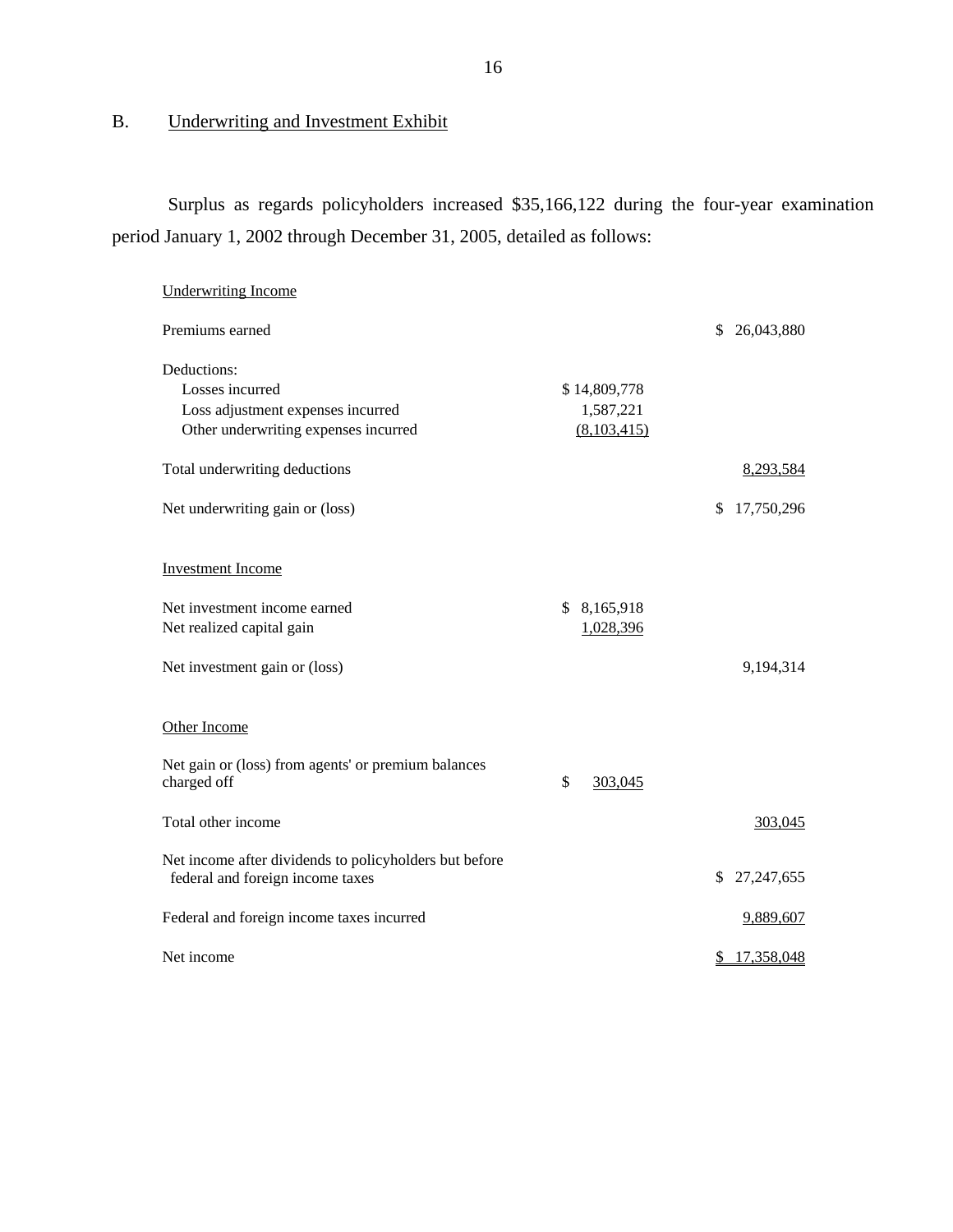## C. Capital and Surplus Account

 Surplus as regards policyholders per report on examination as of December 31, 2001 \$31,787,742

|                                                     |    | Gains in<br><b>Surplus</b> | Losses in<br><b>Surplus</b> |          |            |
|-----------------------------------------------------|----|----------------------------|-----------------------------|----------|------------|
| Net income                                          | \$ | 17,358,048                 | \$                          | 0        |            |
| Net unrealized capital gains or (losses)            |    | $\theta$                   | 1,298,060                   |          |            |
| Change in net deferred income tax                   |    | 880,077                    |                             | $\theta$ |            |
| Change in nonadmitted assets                        |    | O                          |                             | 604,642  |            |
| Change in provision for reinsurance                 |    | 55,774                     |                             | $\theta$ |            |
| Capital changes paid in                             |    | 5,000,000                  |                             | $\theta$ |            |
| Surplus adjustments paid in                         |    | 13,000,000                 |                             | 0        |            |
| Aggregate write-ins for gains and losses in surplus |    | 774,925                    |                             |          |            |
| Total gains and losses                              | S  | 37,068,824                 | \$1,902,702                 |          |            |
| Net increase (decrease) in surplus                  |    |                            |                             |          | 35.166.122 |

Surplus as regards policyholders per report on examination as of December 31, 2005 **\$66,953,864**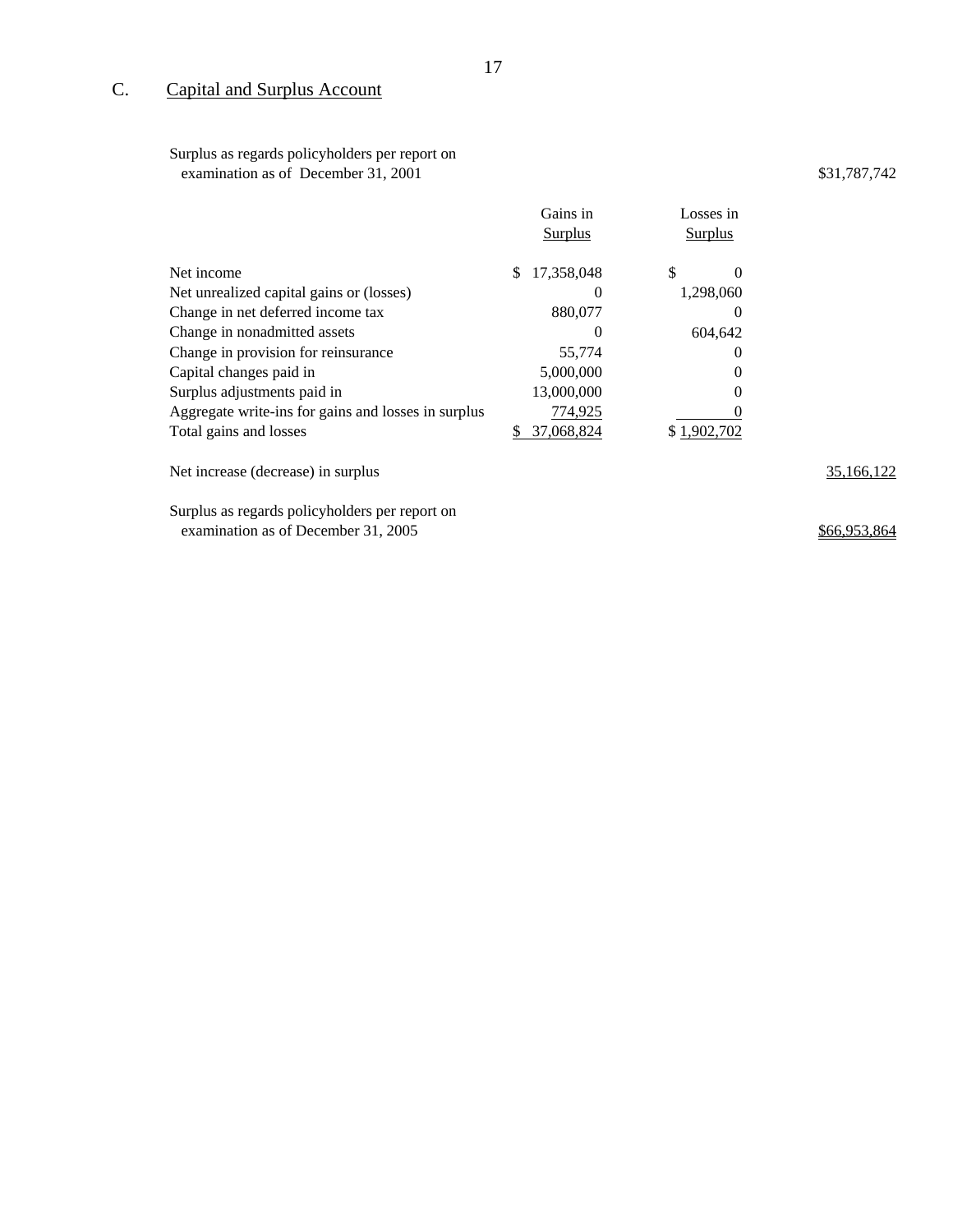#### **4. LOSSES AND LOSS ADJUSTMENT EXPENSES**

<span id="page-19-0"></span>The examination liability for the captioned items of \$15,193,731 is the same as reported by the Company as of December 31, 2005. The examination analysis was conducted in accordance with generally accepted actuarial principles and practices and was based on statistical information contained in the Company's internal records and in its filed annual statements.

A review of the Company's 2006 Schedule P revealed that it reported the earned premiums and losses incurred from extended reporting period (tail coverage) policies of medical malpractice and other liability lines of business in the "Claims-Made" sections of Schedule P. NAIC annual statement instructions require that earned premiums and losses incurred on tail policies be included in the "Occurrence" sections of the respective lines in Schedule P.

It is recommended that the Company adhere to NAIC annual statement instructions by reporting earned premiums and losses incurred from tail policies in the "Occurrence" sections of Schedule P for each respective line of business.

#### **5. MARKET CONDUCT ACTIVITIES**

A review was made as to the manner in which the Company conducts its business and fulfills its contractual obligations to policyholders and claimants. This review was general in nature and is not to be construed to encompass the more precise scope of a market conduct investigation, which is the responsibility of the Market Conduct Unit of the Property Bureau of this Department. The general review was directed at practices of the Company in the Underwriting and Claims and complaint handling.

No problem areas were encountered.

#### **6. COMPLIANCE WITH PRIOR REPORT ON EXAMINATION**

The prior report on examination did not contain any recommendations.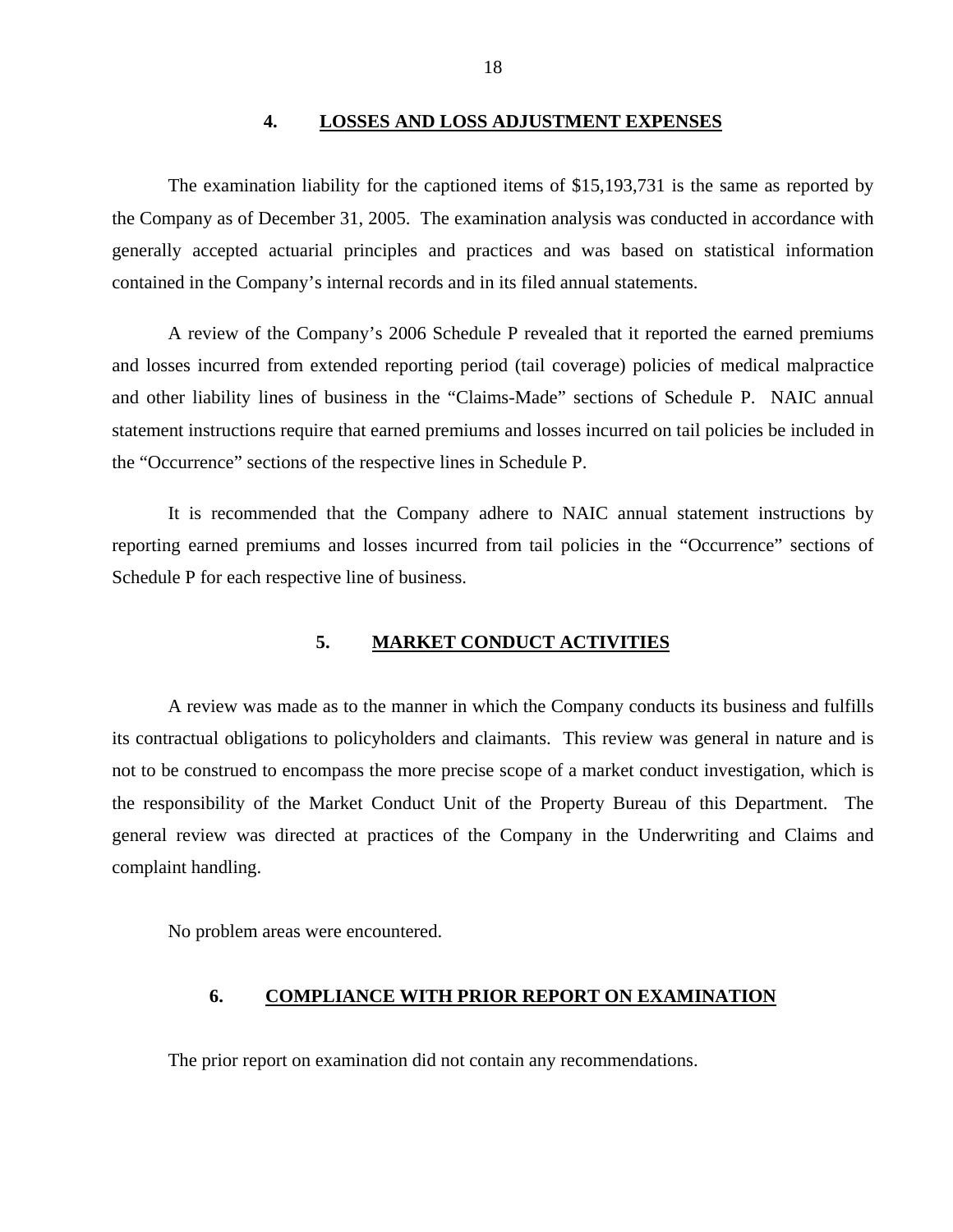#### 19

## **7. SUMMARY OF COMMENTS AND RECOMMENDATIONS**

## ITEM PAGE NO.

## A. Reinsurance

- i. it is recommended that the Company correctly report the non-novated  $\overline{7}$ liabilities ceded to GSIC-AZ, pursuant to the provisions of paragraphs 30(d) and 26 of SSAP 62.
- ii. It is recommended that the Company cede its business to the reinsurer in 8 accordance with the terms in the filed reinsurance agreement.

## B. Holding Company System

- i. It is recommended that the Company ensure that the parent company 10 establishes an escrow account for the excess tax amount paid by the Company in accordance with Department Circular Letter No. 33 (1979).
- ii. It is recommended that the Company allocate its inter-company 10 expenses per the filed expense sharing agreement and in accordance with Department Regulation 30.
- C. Accounts and Records
	- i. Investments

It is recommended that the Company limit its investment in any one 12 institution to no more than ten percent of its admitted assets pursuant to the provisions of Section 1409 of New York Insurance Law.

ii. Unearned Premium Reserves

It is recommended that the Company calculate unearned premium 12 reserves in accordance with the practices and procedures prescribed in of SSAP No. 65.

## Agents' Balances

- iii. It is recommended that the Company adhere to SSAP No. 6 in 13 determining its non-admitted agents' balance.
- iv. It is also recommended that the Company establish a system to enable it 13 to maintain the agents' balance detail on policy by policy basis and establish an aging policy for program administrators to use policy effective date as due date to determine the non-admitted balance.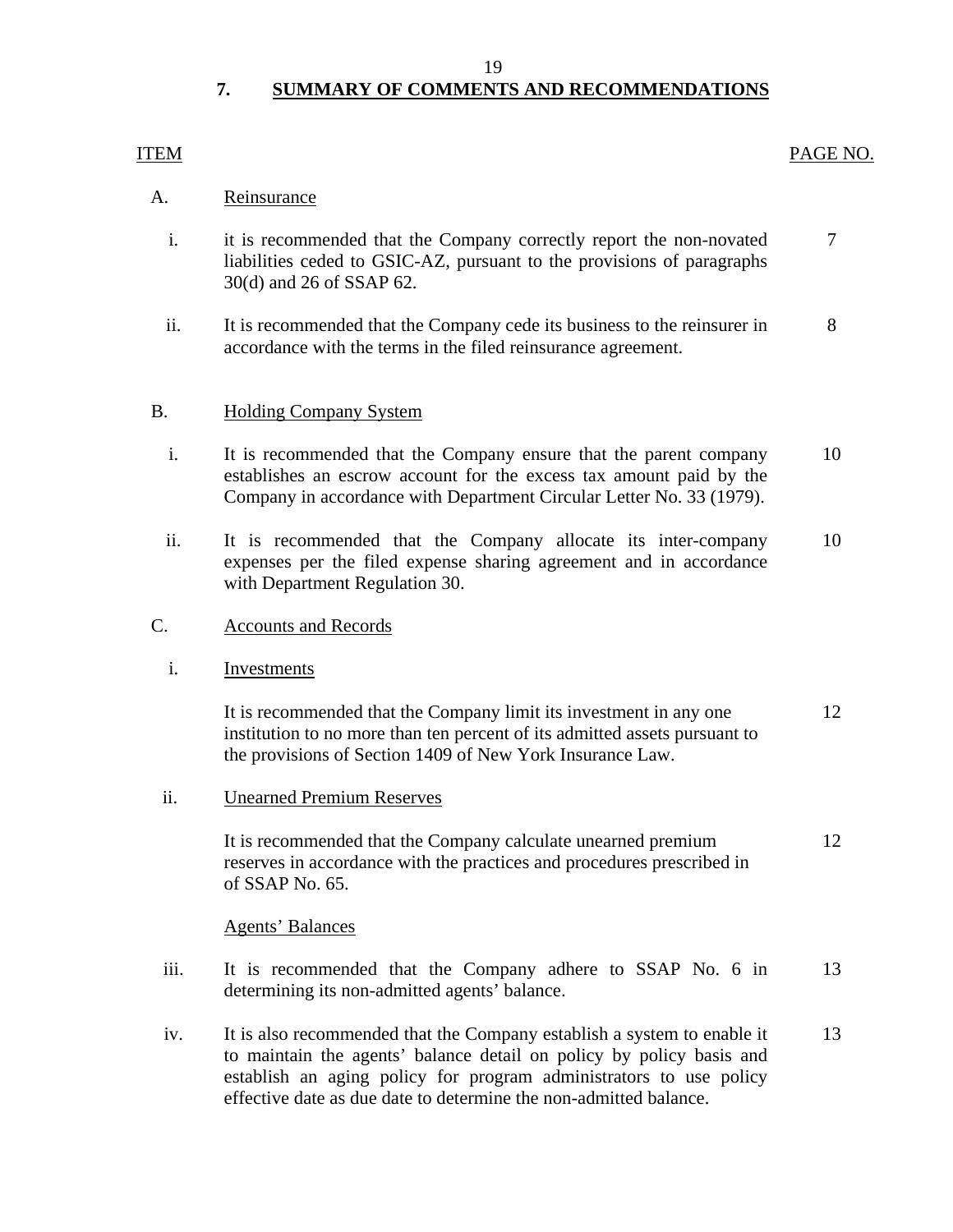## v. Ceding Commissions

It is recommended that the Company establish a liability for the difference between the anticipated acquisition cost and the reinsurance commissions received in accordance with SSAP No. 62. 13

## D. Losses and Loss Adjustment Expenses

It is recommended that the Company adhere to NAIC annual statement instructions by reporting earned premiums and losses incurred from tail policies in the "Occurrence" sections of Schedule P for each respective line of business. 18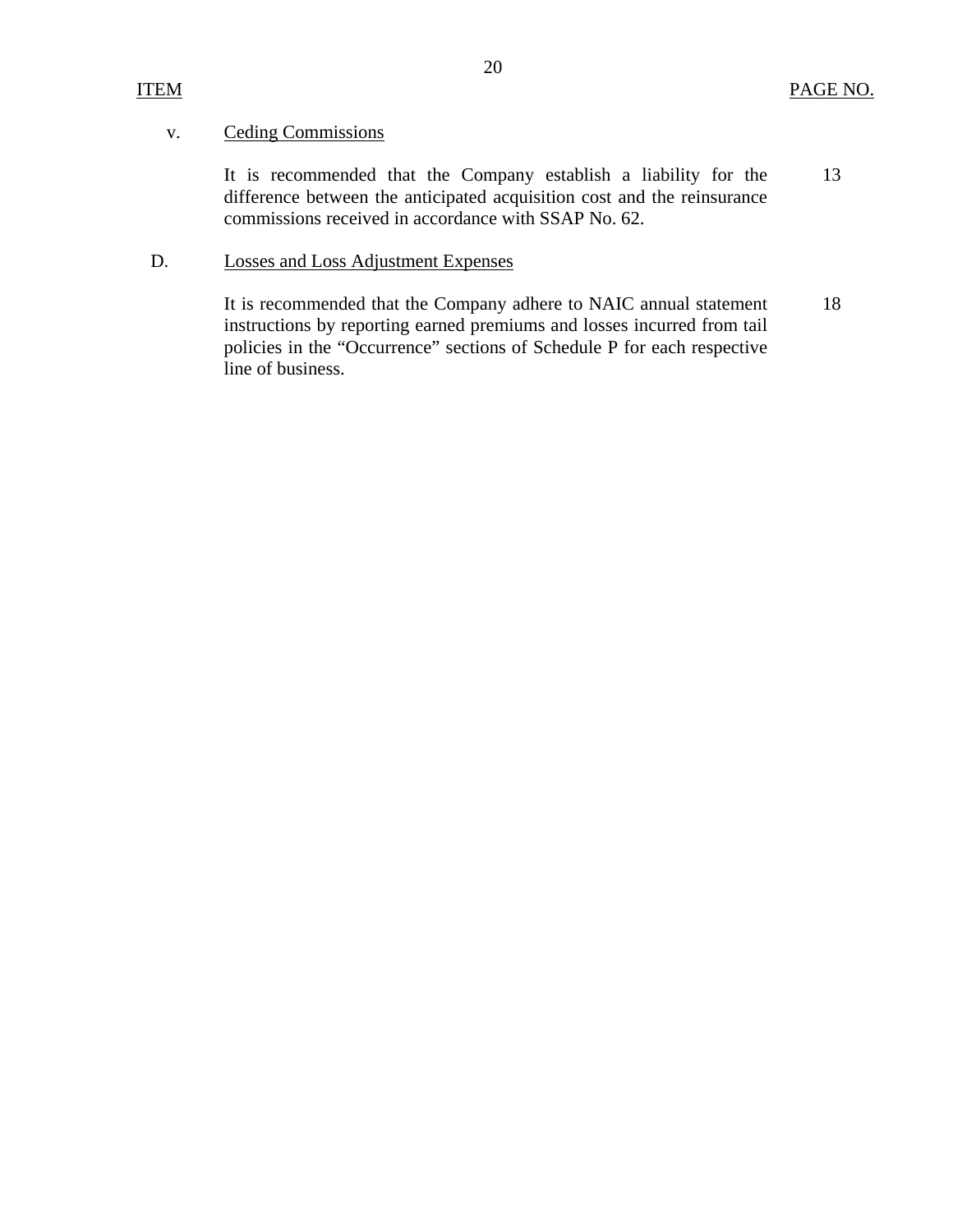Respectfully submitted,

 $\sqrt{s}$  $\sqrt{s}$ /s/

 Qi Lin Senior Insurance Examiner

## STATE OF NEW YORK )  $)$ SS:  $\mathcal{L}$ COUNTY OF NEW YORK )

QI LIN, being duly sworn, deposes and says that the foregoing report, subscribed by her, is true to the best of her knowledge and belief.

Qi Lin /s/ Qi Lin

 $\sqrt{s}$ 

Subscribed and sworn to before me

this  $\qquad \qquad \text{day of} \qquad \qquad .2007.$